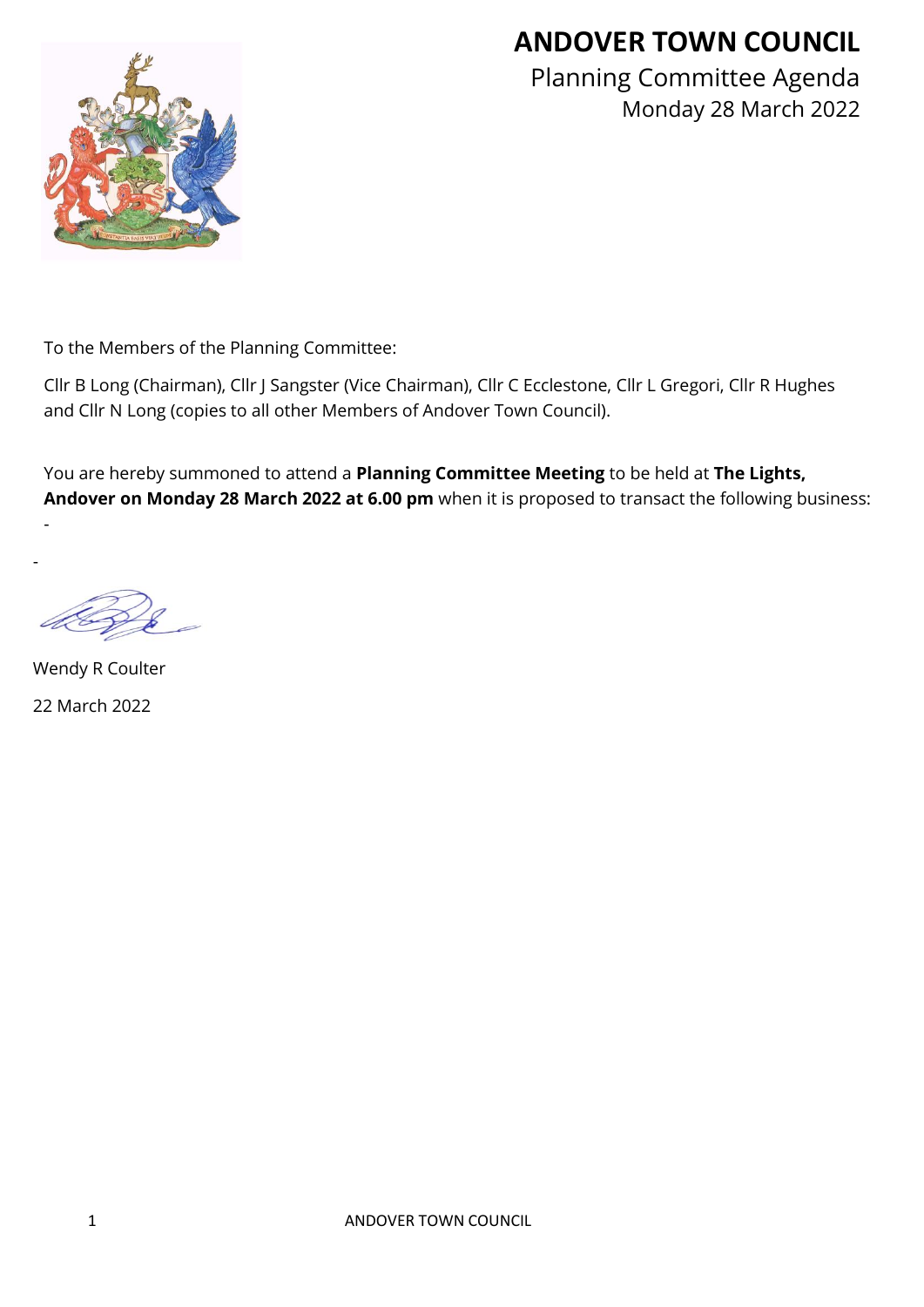# **ANDOVER TOWN COUNCIL**



Planning Committee Agenda Monday 28 March 2022

**MEMBERS OF THE PUBLIC ARE WELCOME TO ALL MEETINGS:** In line with Andover Town Council's "Recording at Meetings" Policy, Members and the public are requested to note that this meeting will be recorded by the Council, and may also be subject to the recording by members of the public.

| <b>Item 1: Apologies for Absence</b>                                           | 3              |
|--------------------------------------------------------------------------------|----------------|
| Item 2: Declarations of Interest                                               | 3              |
| Item 3: Minutes                                                                | 3              |
| <b>Item 4: Public Participation</b>                                            | 3              |
| Item 5: Planning Applications for Consideration by Committee                   | 3              |
| <b>Item 6: Decision Notices</b>                                                | 5              |
| <b>Item 7: Consultations</b>                                                   | 6              |
| <b>Item 8: Street Naming</b>                                                   | 6              |
| <b>Item 9: Communications from Test Valley Borough Council</b>                 | 6              |
| Item 10: Test Valley Borough Council - Northern Area Planning Committee        | 6              |
| <b>Item 11: Communications from Hampshire County Council</b>                   | 6              |
| <b>Item 12: Street Trading Licences</b>                                        | 6              |
| Item 13: Questions to Hampshire County Council and Test Valley Borough Council | 6              |
| Item 14: Committee Work Programme                                              | 7              |
| <b>Item 15: Date of Next Meeting</b>                                           | $\overline{7}$ |
| <b>Appendix A: Minutes of the last Meeting</b>                                 | 8              |
| <b>Appendix B: Members Information List 9 &amp; 10</b>                         | 14             |
| <b>Appendix C: Consultation - Local Plan 2040 Regulation</b>                   | 17             |
| <b>Appendix D: Consultation - Churchill Retirement Living</b>                  | 19             |
| <b>Appendix E: Consultation - Markway School</b>                               | 20             |
| <b>Appendix F: Committee Work Programme</b>                                    | 21             |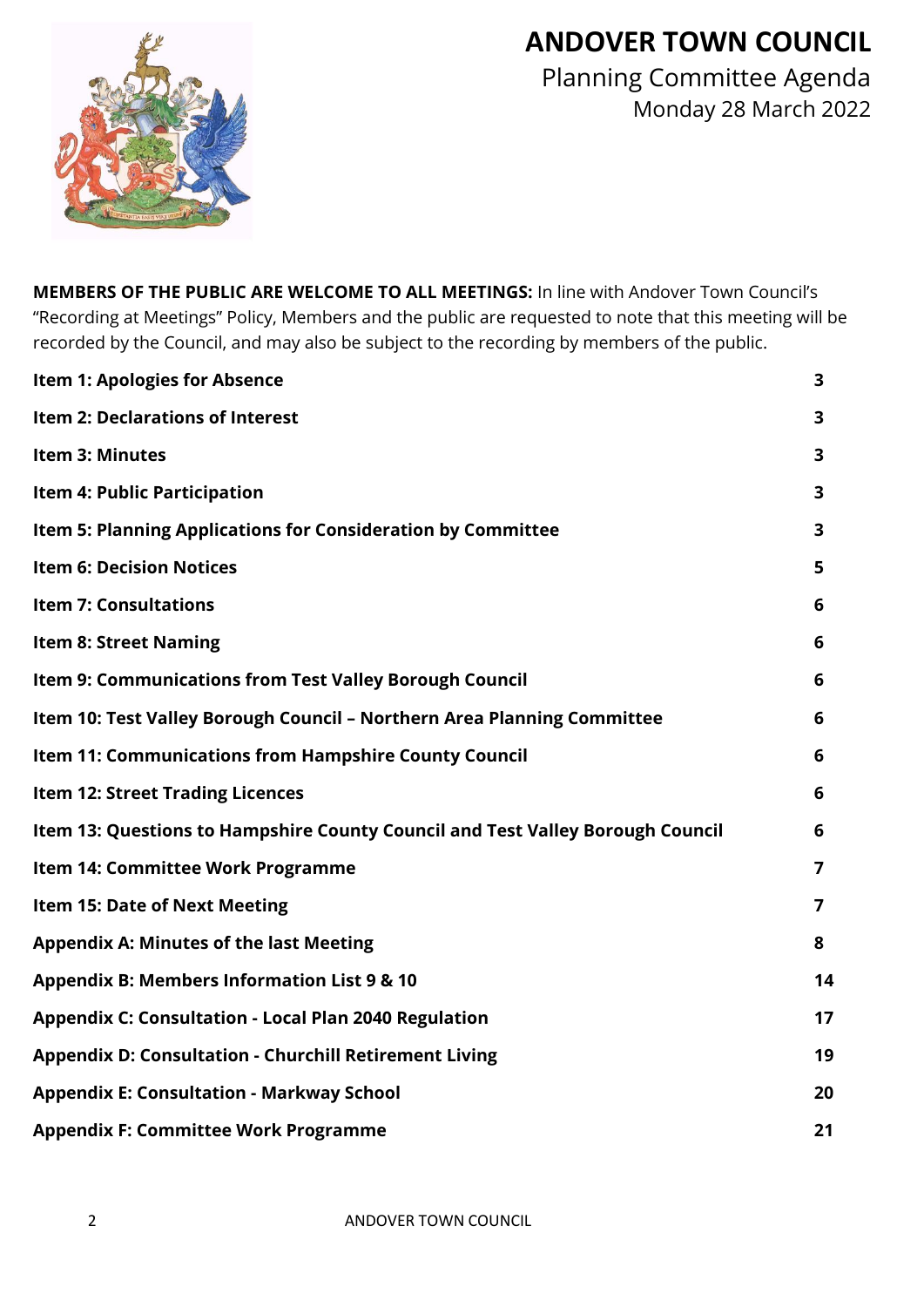**MEMBERS OF THE PUBLIC ARE WELCOME TO ALL MEETINGS:** In line with Andover Town Council's "Recording at Meetings" Policy, Members and the public are requested to note that this meeting will be recorded by the Council, and may also be subject to the recording by members of the public.

# **Item 1: Apologies for Absence**

To receive and accept any apologies for absence.

## **Item 2: Declarations of Interest**

To **note** any declarations of interest relevant to the planning applications to be considered.

## **Item 3: Minutes of Previous Meeting**

To agree the Minutes of the Planning Committee meeting held on Monday 7 March 2022 - attached at **Appendix A (Page 8).**

# **Item 4: Public Participation**

There is an opportunity for members of the public to make statements or ask questions on items on the agenda or on other items relevant to the Town to which an answer may be given in the meeting and recorded in the minutes or, if necessary, a written reply will follow or the questioner will be informed of the appropriate contact details. Each person is limited to 3 minutes and the total amount of time set aside will be 15 minutes.

# **Item 5: Planning Applications for Consideration by Committee**

To **consider and make observations on** Andover Planning Applications from Test Valley Borough Council weekly Lists of 9, 10 & 11

List 11 has not been published at the time of going to print. Once available it can be viewed at: [www.testvalley.gov.uk](http://www.testvalley.gov.uk/)

| 5.1 | 22/00584/CLPN<br>08/03/2022<br><b>ANDOVER TOWN</b> | Certificate of lawful proposed use for the<br>erection of a wooden-framed, felt-roofed bbq<br>hut | The Brambles, 13 Dene<br>Path, Andover |
|-----|----------------------------------------------------|---------------------------------------------------------------------------------------------------|----------------------------------------|
|     | (WINTON)                                           |                                                                                                   |                                        |
| 5.2 | 22/00444/FULLN                                     | Installation of externally mounted air-                                                           | 24 Riverside Close,                    |
|     | 08/03/2022                                         | conditioning unit                                                                                 | Andover, Hampshire                     |
|     | ANDOVER TOWN                                       |                                                                                                   |                                        |
|     | (ROMANS)                                           |                                                                                                   |                                        |
|     |                                                    |                                                                                                   |                                        |
|     |                                                    |                                                                                                   |                                        |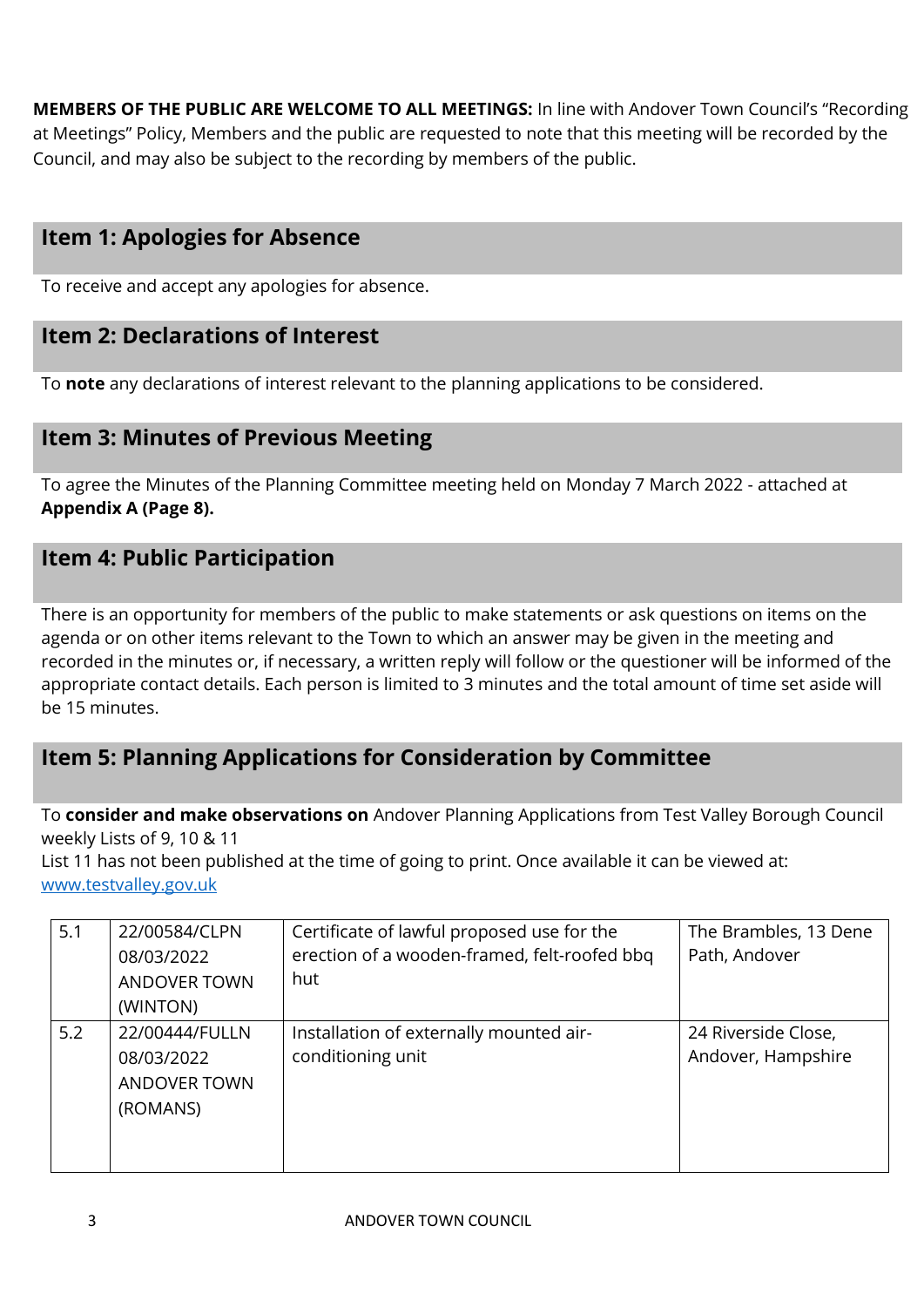| 5.3  | 22/00614/FULLN<br>09/03/2022<br><b>ANDOVER TOWN</b><br>(HARROWAY) | Single storey side extension                                                                                                                                                                                                                                                                                                                                                                                                                                                                                    | 2 Cherry Tree Road,<br>Andover, Hampshire                                               |
|------|-------------------------------------------------------------------|-----------------------------------------------------------------------------------------------------------------------------------------------------------------------------------------------------------------------------------------------------------------------------------------------------------------------------------------------------------------------------------------------------------------------------------------------------------------------------------------------------------------|-----------------------------------------------------------------------------------------|
| 5.4  | 22/00232/FULLN<br>09/03/2022<br><b>ANDOVER TOWN</b><br>(HARROWAY) | Extend drop kerb                                                                                                                                                                                                                                                                                                                                                                                                                                                                                                | 91 Charlton Road,<br>Andover, Hampshire                                                 |
| 5.5  | 22/00599/TPON<br>10/03/2022<br><b>ANDOVER TOWN</b><br>(WINTON)    | Pruning back of Lime tree 1 metre from power<br>cables, and pruning back of Ash tree 1 metre<br>from power cables and crown raising to 5.5<br>metres                                                                                                                                                                                                                                                                                                                                                            | 84 Winchester Road,<br>Andover, Hampshire                                               |
| 5.6  | 22/00733/TPON<br>15/03/2022<br><b>ANDOVER TOWN</b><br>(MILLWAY)   | 4 No. Sycamore trees - Remove to ground level                                                                                                                                                                                                                                                                                                                                                                                                                                                                   | Trees To Rear Of 2 & 2A<br>St Hubert Road,<br>Andover, Hampshire,                       |
| 5.7  | 22/00688/RESN<br>15/03/2022<br><b>ANDOVER TOWN</b><br>(DOWNLANDS) | Application for the approval of Reserved<br>Matters for layout, scale and appearance of the<br>buildings, the means of accesses thereto and<br>the landscaping of the site the Reserved<br>Matters pursuant to Outline Planning<br>Permission 16/00544/OUTN for the residential<br>development (Class C3) of up to 30 dwellings;<br>with associated car parking, turning, public<br>open space, landscaping, and improvements to<br>existing vehicular access to Walworth Road,<br>external access not reserved | Land North of Walworth<br>Road, Picket Piece,<br>Andover                                |
| 5.8  | 22/00696/FULLN<br>16/03/2022<br><b>ANDOVER TOWN</b><br>(HARROWAY) | Single storey extension                                                                                                                                                                                                                                                                                                                                                                                                                                                                                         | 52 Mylen Road,<br>Andover, Hampshire                                                    |
| 5.9  | 22/00749/ADVN<br>18/03/2022<br><b>ANDOVER TOWN</b><br>(ST MARYS)  | Display of 1 internally illuminated fascia sign<br>and 1 non illuminated projecting sign                                                                                                                                                                                                                                                                                                                                                                                                                        | 70 High Street,<br>Andover, Hampshire                                                   |
| 5.10 | 22/00747/FULLN<br>18/03/2022<br><b>ANDOVER TOWN</b><br>(MILLWAY)  | Single storey rear extension                                                                                                                                                                                                                                                                                                                                                                                                                                                                                    | 31 Windsor Road,<br>Andover, Hampshire                                                  |
| 5.11 | 22/00750/ADVN<br>18/03/2022<br><b>ANDOVER TOWN</b><br>(WINTON)    | Replace advertising display with an internally<br>illuminated 48-sheet digital advertisement<br>display                                                                                                                                                                                                                                                                                                                                                                                                         | Arcade House,<br><b>Advertising Right 8539</b><br>Adjacent, Westbrook<br>Close, Andover |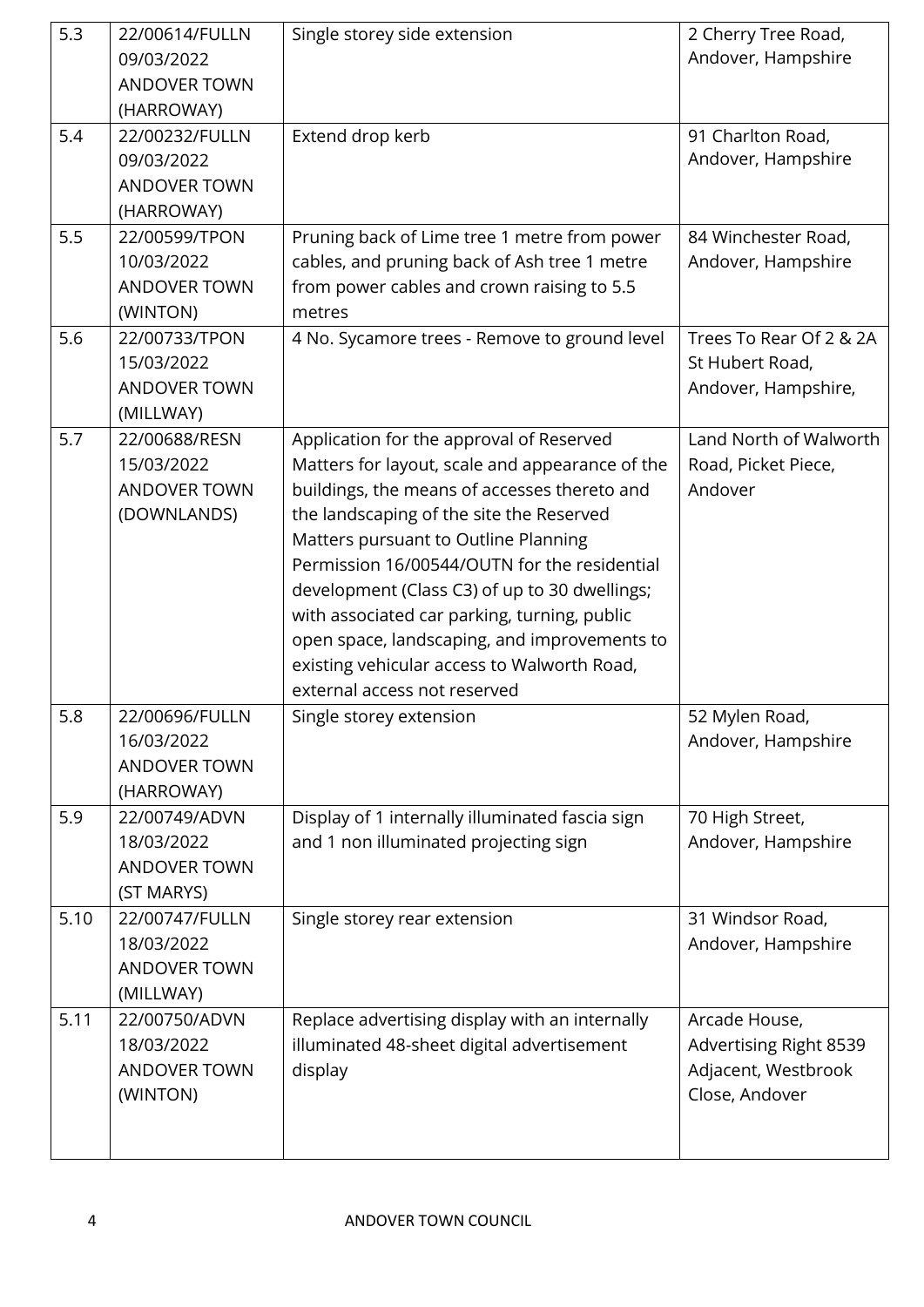| 5.12 | 22/00755/TPON<br>18/03/2022<br><b>ANDOVER TOWN</b><br>(ST MARYS) | Tree works in accordance with Schedule<br>provided                                                                                                                                                                                                                                                                                                                                 | Tesco Stores Ltd, River<br>Way, Andover                                       |
|------|------------------------------------------------------------------|------------------------------------------------------------------------------------------------------------------------------------------------------------------------------------------------------------------------------------------------------------------------------------------------------------------------------------------------------------------------------------|-------------------------------------------------------------------------------|
| 5.13 | 22/00762/TPON<br>18/03/2022<br><b>ANDOVER TOWN</b><br>(ST MARYS) | To fell mixed species of trees as indicated on<br>submitted details<br>The reason for the removal/fell of trees are the<br>flowing:<br>Potential Risk of Water tank being<br>$\bullet$<br>contaminated stopping all water supply<br>Potential Risk of structural damage if a<br>$\bullet$<br>tree was to come down<br>Potential Risk of structural damage by<br>$\bullet$<br>roots | Southern Water Board,<br>River Way, Andover                                   |
| 5.14 | 22/00486/FULLN<br>21/03/2022<br><b>ANDOVER TOWN</b><br>(MILLWAY) | Replacement of conservatory with single storey<br>rear extension - Amendment to current planning<br>application                                                                                                                                                                                                                                                                    | 6 Beaumaris Close,<br>Andover, Hampshire                                      |
| 5.15 | 22/00753/FULLN<br>21/03/2022<br><b>ANDOVER TOWN</b><br>(MILLWAY) | Remove conservatory, erection of single storey<br>rear extension to form garden room                                                                                                                                                                                                                                                                                               | 1 Barnfield Rise,<br>Andover, Hampshire                                       |
|      |                                                                  |                                                                                                                                                                                                                                                                                                                                                                                    |                                                                               |
|      |                                                                  | <b>NOTIFICATION OF A LARGER HOME EXTENSION - (FOR INFORMATION ONLY)</b>                                                                                                                                                                                                                                                                                                            |                                                                               |
| 5.16 | 22/00595/PDHN<br>03.03.2022<br>ANDOVER TOWN<br>(HARROWAY)        | Notification of proposed works to a dwelling -<br>Single storey rear extension (length from rear<br>wall of original dwellinghouse 4 metres, height<br>3 metres, height to eaves 3 metres)                                                                                                                                                                                         | 14 Blendon Drive,<br>Andover, Hampshire,<br><b>SP10 3NQ</b>                   |
|      |                                                                  | <b>NOTIFICATION OF A CHANGE OF USE (FOR INFORMATION ONLY)</b>                                                                                                                                                                                                                                                                                                                      |                                                                               |
| 5.17 | 22/00676/PDMAN<br>09.03.2022<br>ANDOVER TOWN<br>(WINTON)         | Prior Notification under Class MA - For the<br>change of use of building from office (Class E)<br>dwellings (Class C) to create 11 two-bedroom<br>flats and 1 one-bedroom flat                                                                                                                                                                                                     | Aldwych House,<br>Winchester Street,<br>Andover, Hampshire<br><b>SP10 2EA</b> |

# **Item 6: Decision Notices**

Members are requested to **note** the following decision notices for Planning Applications in the Andover area from Test Valley Borough Council Lists 9, 10 & 11 attached at **Appendix B (Page 14).**  List 11 had not been published at the time of going to print. Once available it can be viewed at [www.Testvalley.gov.uk.](http://www.testvalley.gov.uk/)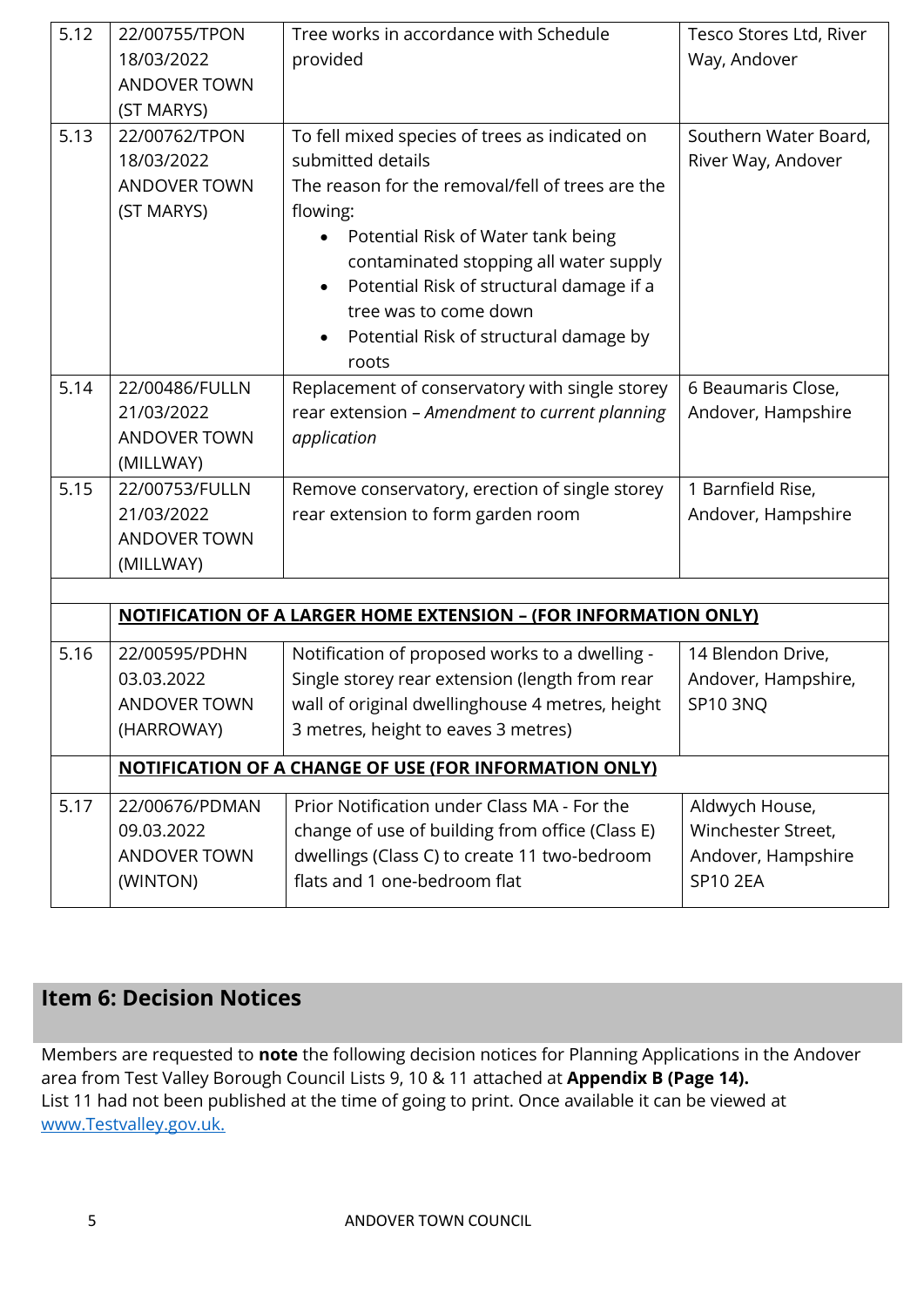# **Item 7: Consultation**

#### Members to **consider** and **formulate** a response to the following:

Consultation – Local Plan 2040 Regulation attached at **Appendix C (Page 17)** [www.testvalley.gov.uk/localplan2040](https://protect-eu.mimecast.com/s/u1Y8CEZQYsW0Ziw_Z9A?domain=testvalley.gov.uk) (Closing date for comments is 8 April 2022)

Consultation – Churchill Retirement Living attached at **Appendix D (Page 19)** [http://www.consultwithyou.co.uk/churchill/andover](https://protect-eu.mimecast.com/s/4Y0xC5l0Bh0zQUzF62o?domain=consultwithyou.co.uk)

Consultation – Markway School attached at **Appendix E (Page 20)** [https://planning.hants.gov.uk/Planning/Display/HCC/2022/0157](https://protect-eu.mimecast.com/s/teEdCovJ3TX0nuVzW7E?domain=planning.hants.gov.uk) (Closing date for comments is 19 April 2022)

## **Item 8: Street Naming**

To **consider** any notifications received from Test Valley Borough Council.

## **Item 9: Communications from Test Valley Borough Council**

To **consider and make observations** on any notifications received from Test Valley Borough Council.

## **Item 10: Test Valley Borough Council – Northern Area Planning Committee**

To **consider** whether any applications, to be considered at the Test Valley Borough Council Northern Area Planning Committee (NAPC) require any further comment and or representation from the Town Council.

## **Item 11: Communications from Hampshire County Council**

To **consider** any communications received from Hampshire County Council.

## **Item 12: Street Trading Licences**

To **consider** any applications for Street Trading Licences received.

## **Item 13: Questions to Hampshire County Council and Test Valley Borough Council**

To **receive** any questions from Planning Committee for Hampshire County Council and Test Valley Borough Council regarding updates on on-going projects.

To **note** Officers had received a response relating to the provision of a footpath along Ox Drove, advising that the Principal Transport Planners Department are currently working on the project. (Emailed to Members on 09.03.2022)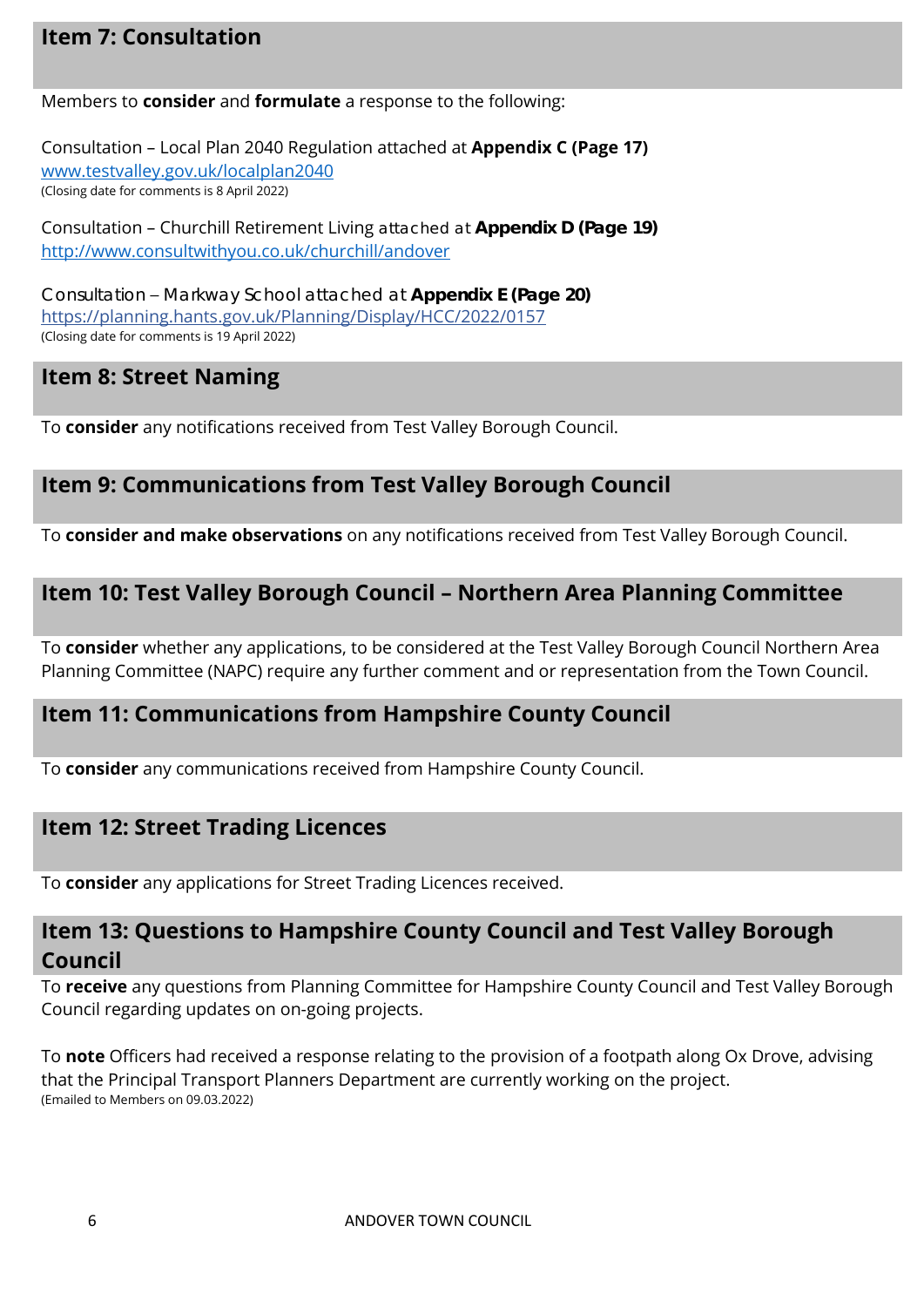# **Item 14: Works Programme**

Members to **consider** a Programme of Works at **Appendix F (Page 21)**

# **Item 15: Date of the next Meeting**

Members are requested to **note** the date of the next meeting: **Monday 19 April 2022,** at **The Lights, Andover, starting at 6.00pm.**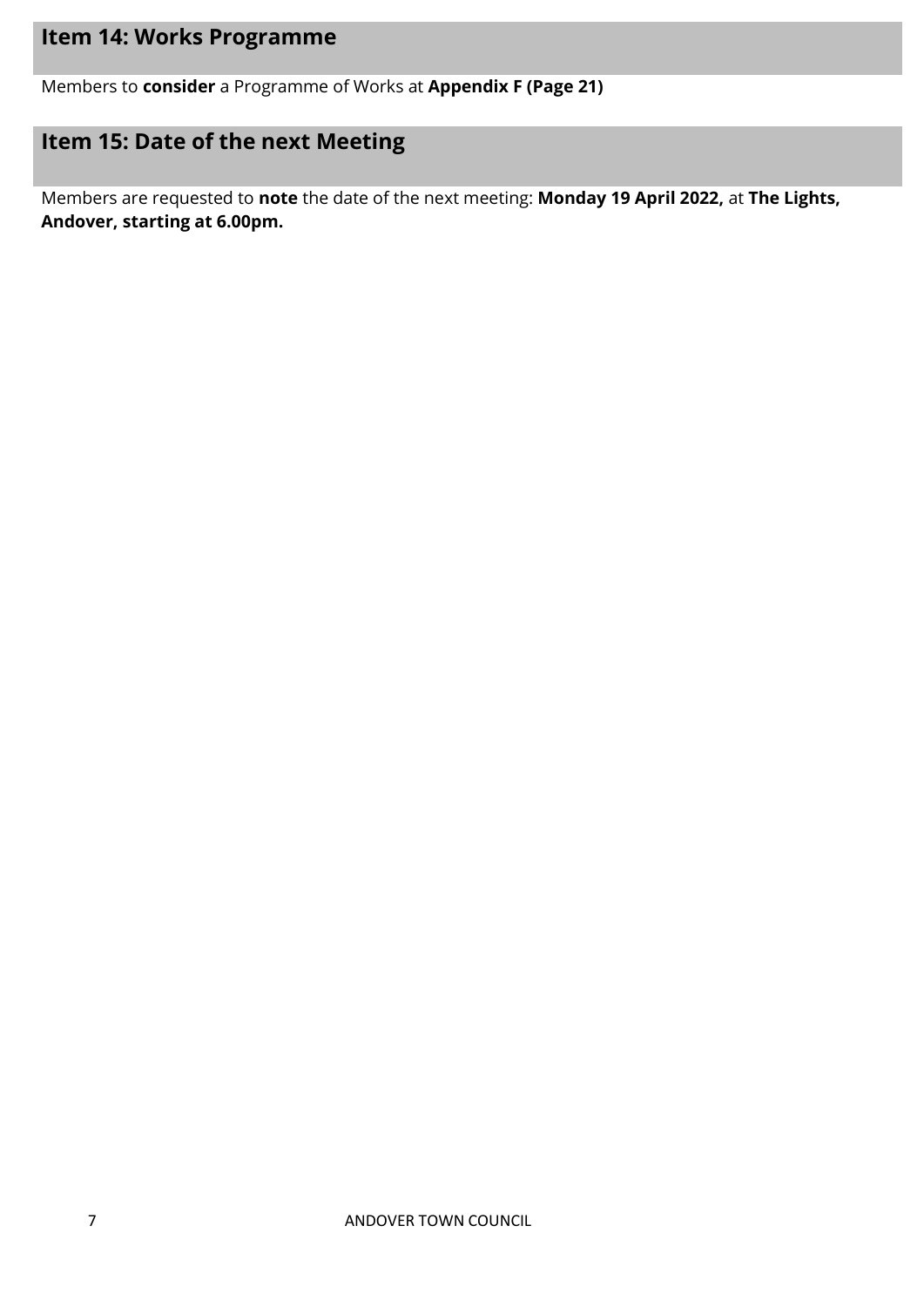# **Appendix A: Minutes**

#### **Time and date**

6.00pm on Monday, 7 March 2022

**Place** The Lights, Andover

## **Details of Attendance:**

Cllr B Long (Chairman) (P), Cllr C Ecclestone (P), Cllr L Gregori (P), Cllr R Hughes (P), Cllr N Long (P) and Cllr J Sangster (A).

**Officers Present:** Michelle Young (Committee Officer)

#### **Members of the Public:** 0 **Members of the Press:** 0

Prior to the commencement of the Planning Committee meeting, Members in attendance received a presentation on Nitrate Neutrality.

Councillor N Long requested that his disappointment be Minuted which related to the difficulties he had experienced in receiving emails into his Andover Town Council email inbox.

# **PC 187/03/22 Apologies for Absence**

There were no apologies received at the meeting.

## **PC 188/03/22 Declarations of Interest**

There were no Declarations of Interest in relation to any item on the agenda.

## **PC 189/03/22 Minutes of Previous Meeting**

It was proposed by Councillor L Gregori and seconded by Councillor C Ecclestone that the Minutes of the Planning Committee meeting held on Monday 14 February 2022 be signed by the Chairman as a correct record.

A vote was taken which was unanimous.

## **RESOLVED: That the Minutes of the Planning Committee meeting held on Monday 14 February 2022 be signed by the Chairman as a correct record.**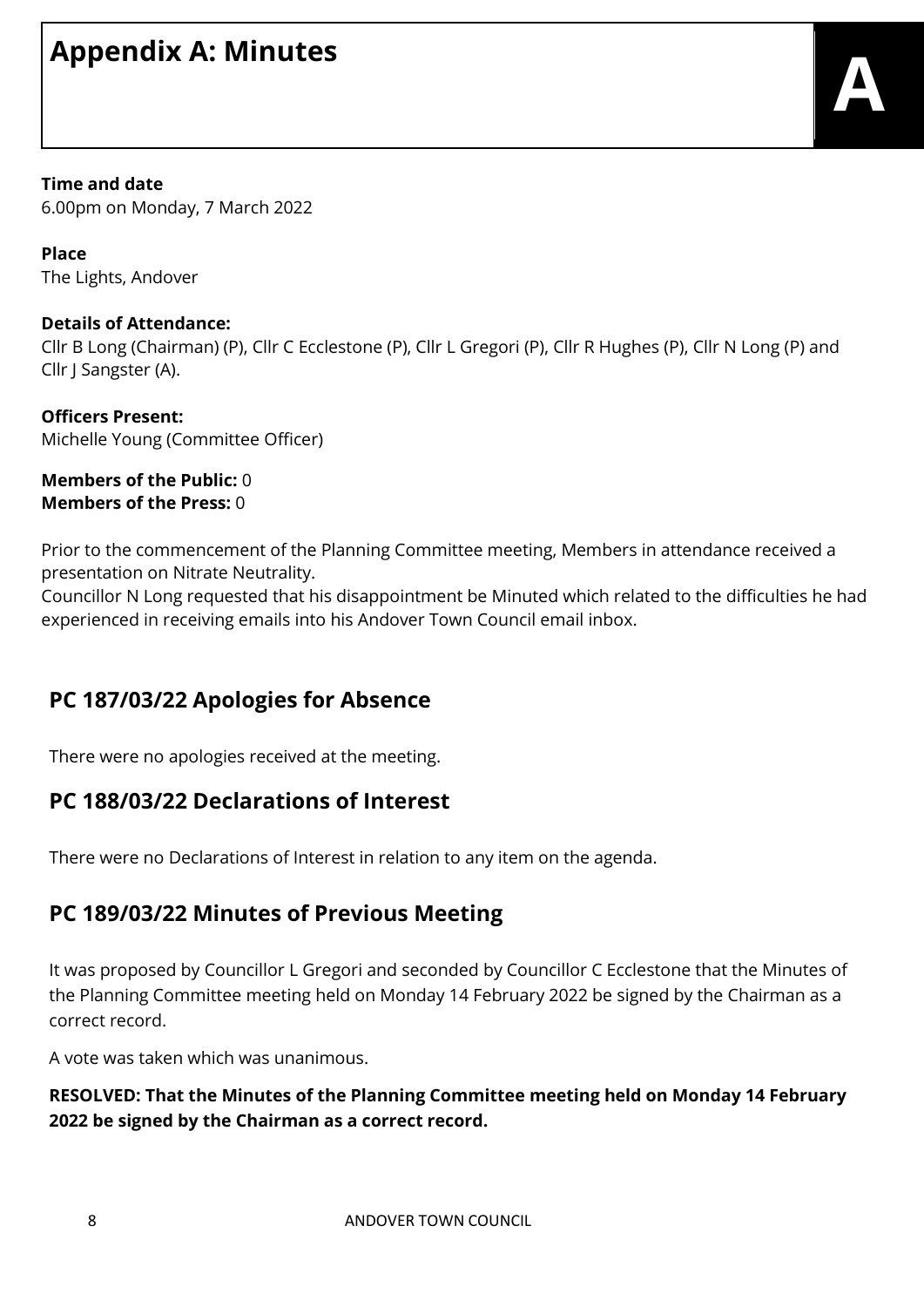# **PC 190/03/22 Public Participation**

There were no Members of the Public present at the meeting.

# **PC 191/03/22 Planning Applications for Consideration by Committee**

Members considered and made observations on Andover Town Planning Applications on Test Valley Borough Council weekly lists of 6, 7 & 8.

| 22/00318/LBWN<br>11.02.2022<br><b>ANDOVER TOWN</b><br>(ROMANS)     | Regularisation of repairs carried out to Attic<br>roof and walls including reinstatement of<br>missing bricks located inside chimney breast;<br>roofing felt repaired in situ; repair and<br>replacement of damaged and missing timbers;<br>insulation added between rafters, boarded<br>over and plastered | East Anton Manor Farm,<br>East Anton Lane, Andover |
|--------------------------------------------------------------------|-------------------------------------------------------------------------------------------------------------------------------------------------------------------------------------------------------------------------------------------------------------------------------------------------------------|----------------------------------------------------|
| No objection                                                       |                                                                                                                                                                                                                                                                                                             |                                                    |
| 22/00283/FULLN<br>18/02/2022<br><b>ANDOVER TOWN</b><br>(DOWNLANDS) | Conversion of integral garage, installation of<br>window to front elevation                                                                                                                                                                                                                                 | 6 Hartack Close, Andover,<br>Hampshire             |
| Objection:                                                         |                                                                                                                                                                                                                                                                                                             |                                                    |
|                                                                    | Breach of Planning Condition which states that the garage is to be kept as a garage.                                                                                                                                                                                                                        |                                                    |
| 22/00426/FULLN<br>17/02/2022                                       | Loft conversion with reduced box dormer to<br>side elevation and 4 roof lights, erect entrance<br>porch to front elevation                                                                                                                                                                                  | 8 Tollgate Road, Andover,<br>Hampshire             |
| <b>ANDOVER TOWN</b><br>(HARROWAY)                                  |                                                                                                                                                                                                                                                                                                             |                                                    |
| No objection                                                       |                                                                                                                                                                                                                                                                                                             |                                                    |
| 22/00332/FULLN<br>09.02.2022<br><b>ANDOVER TOWN</b><br>(HARROWAY)  | Two storey rear and side extensions                                                                                                                                                                                                                                                                         | 40 Mylen Road, Andover,<br>Hampshire, SP10 3HG     |
| No objection                                                       |                                                                                                                                                                                                                                                                                                             |                                                    |
| 22/00490/FULLN<br>24/02/2022<br><b>ANDOVER TOWN</b><br>(MILLWAY)   | Demolish garage and erect single storey rear<br>extension, convert hipped roof to gable roof at<br>first floor, and alterations to fenestration                                                                                                                                                             | 9 Alexandra Road,<br>Andover, SP10 3AE             |
| No objection                                                       |                                                                                                                                                                                                                                                                                                             |                                                    |
| 22/00486/FULLN<br>24/02/2022<br><b>ANDOVER TOWN</b><br>(MILLWAY)   | Replacement of conservatory with single<br>storey rear extension                                                                                                                                                                                                                                            | 6 Beaumaris Close,<br>Andover, Hampshire           |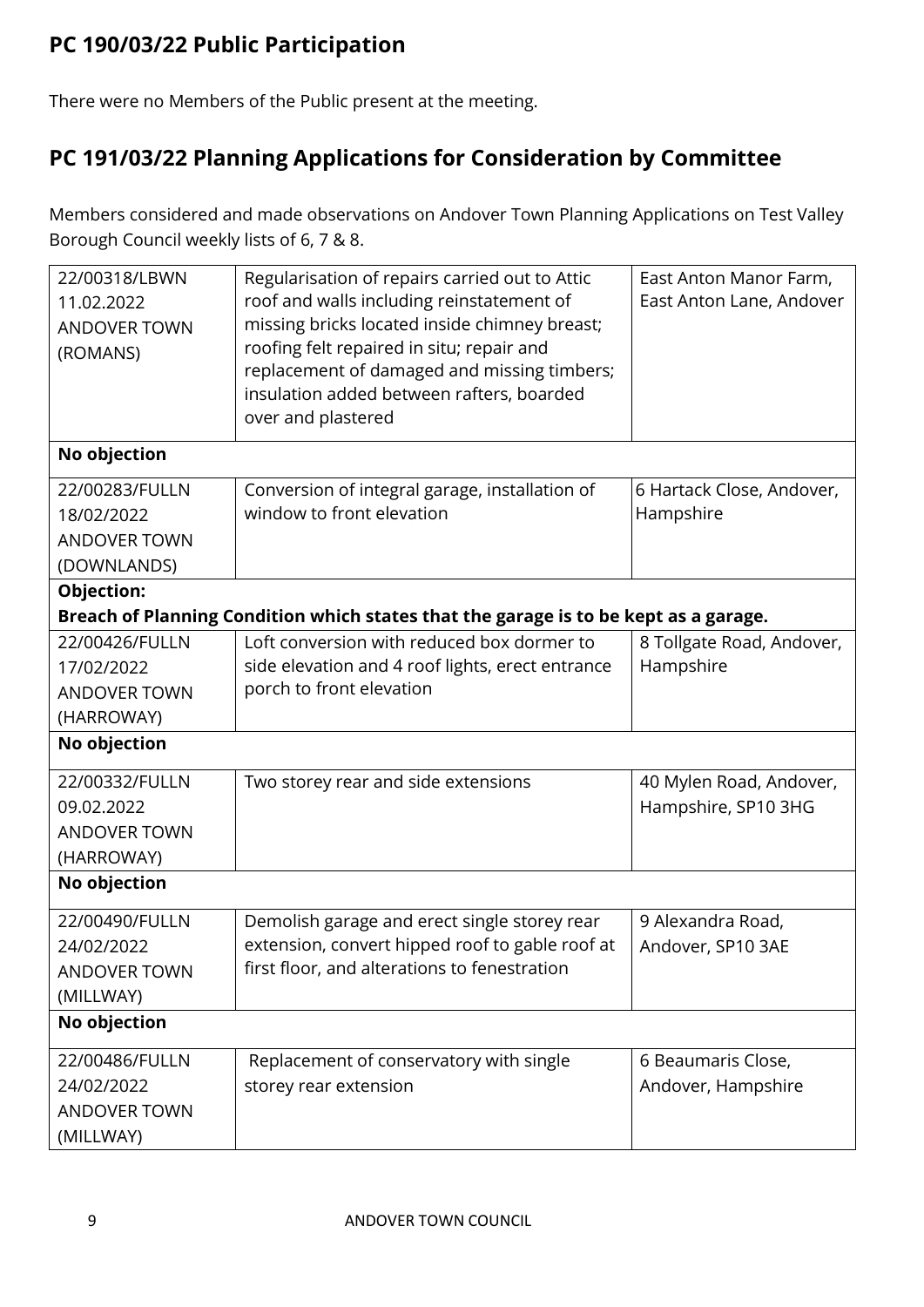| No objection                       |                                                     |                         |
|------------------------------------|-----------------------------------------------------|-------------------------|
| 22/00479/FULLN                     | Erection of single storey side extension            | 17 Horse Guards         |
| 24/02/2022                         |                                                     | Crescent, Andover,      |
| <b>ANDOVER TOWN</b>                |                                                     | Hampshire               |
| (ROMANS)                           |                                                     |                         |
| No objection                       |                                                     |                         |
| 22/00514/FULLN                     | Demolition and removal of existing single pre-      | 8 Highlands Road,       |
| 28/02/2022                         | fabricated concrete garage and erection of          | Andover, Hampshire      |
| ANDOVER TOWN (ST<br>MARYS)         | double pre-fabricated concrete garage               |                         |
| No objection                       |                                                     |                         |
| 22/00424/FULLN                     | Alterations to the front (South) elevation, install | 35 - 35C London Street, |
| 02/03/2022                         | railings in front of the building to facilitate     | Andover, Hampshire      |
| <b>ANDOVER TOWN (ST</b>            | conversion to residential use granted by prior      |                         |
| MARYS)                             | consent under Class MA                              |                         |
| No objection                       |                                                     |                         |
| 22/00489/LBWN                      | To regularise repairs to oak wood panelling in      | East Anton Manor Farm,  |
| 22.02.2022                         | the sitting room and repainting to match the        | East Anton Lane,        |
| <b>ANDOVER TOWN</b>                | other panelling in the rest of the property         | Andover, Hampshire SP11 |
| (ROMANS)                           |                                                     | 6AB                     |
|                                    |                                                     |                         |
| No objection                       |                                                     |                         |
| 22/00591/FULLN                     | Erection of replacement conservatory at rear        | 32 Upper Drove,         |
| 04/03/2022                         |                                                     | Andover, Hampshire      |
| <b>ANDOVER TOWN</b>                |                                                     |                         |
| (HARROWAY)                         |                                                     |                         |
| No objection                       |                                                     |                         |
| 22/00562/FULLN                     | First floor side extension                          | 5 Madrid Road, Andover, |
| 03/03/2002                         |                                                     | Hampshire               |
| ANDOVER TOWN (ST                   |                                                     |                         |
| MARYS)                             |                                                     |                         |
| Objection:                         |                                                     |                         |
| <b>Insufficient parking spaces</b> |                                                     |                         |

# **PC 192/03/22 Decision Notices**

The Decision notices for Lists of 6, 7 & 8 were noted. Members noted that Planning Application 21/03694/FULLN had been withdrawn again.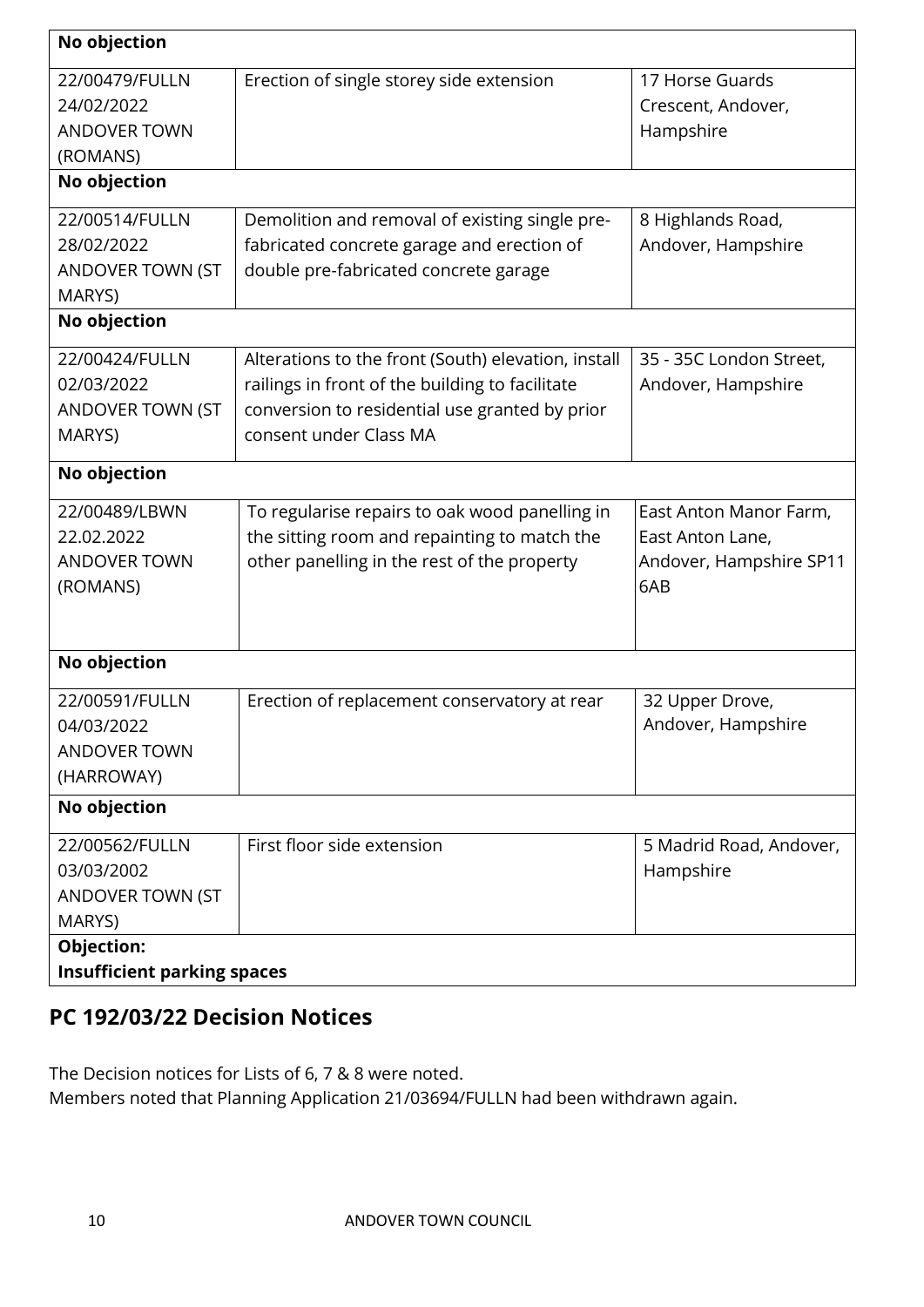# **PC 193/03/22 Consultation**

## *Members made the following comments for the Local Plan 2040 Regulation:*

This item was requested to be deferred until the next Planning Committee meeting.

*Members made the following comments for the WRSE's Emerging Regional Plan:* Members agreed to provide their comments individually themselves.

# **PC 194/03/22 Street Naming**

There were no Street Naming Notifications received.

# **PC 195/03/22 Communications from Test Valley Borough Council**

Members noted that the L2 Development on Augusta Park planning application had been delayed, due to further work needed on the case officer report. Andover Town Council will be advised when the application is to be brought to Committee at Test Valley Borough Council.

# **PC 196/03/22 Test Valley Borough Council – Northern Area Planning Committee**

Members noted that Application 22/00082/FULLN would be reviewed in the Northern Area Planning Committee scheduled to be held on 10 March 2022, at 5.30pm. It was agreed that no member of the Planning Committee would be required to attend on behalf of Andover Town Council.

# **PC 197/03/22 Communications from Hampshire County Council**

There were no communications received from Hampshire County Council.

# **PC 198/03/22 Street Trading Licences**

Members considered a Street Trading Licence Renewal Application for Walworth Breakfast & Kebab Van.

**Committee Comment: No objection**

# **PC 199/03/22 Questions to Hampshire County Council and Test Valley Borough Council**

Members requested the following question be referred again to Hampshire County Council and Test Valley Borough Council respectively:

What is happening with regards to the condition of a footpath being put in at Ox Drove?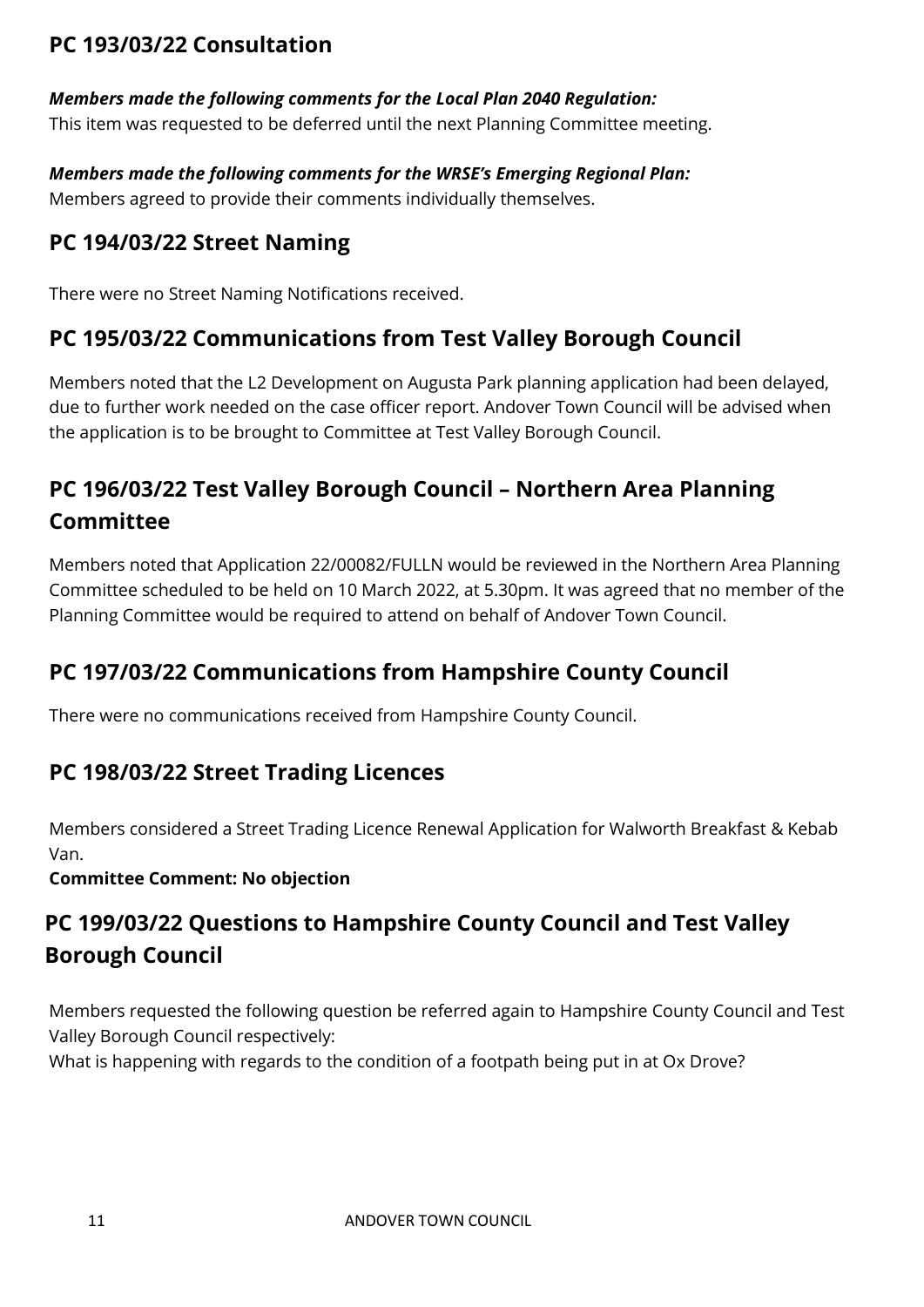# **PC 200/03/22 Andover Down**

Members noted that a response had been received from the Senior Transport Manager at Hampshire County Council, with regards to a potential Community Funded Highways Infrastructure (CFHI) study on Andover Down. Members agreed that a Motion would be made to Full Council to refer this back to Hampshire County Council for further action.

# **PC 201/03/22 Speed Indicator Signs**

Members noted an update report on Speed Indicator Signs and considered the quotations for installation and maintenance.

It was felt that the Officer's alternative suggestion of purchasing 2 Speed Indicator Signs (SIDs) rather than 5, would be more cost effective, due to the rotation period as required by Hampshire Highways. This would also allow for the additional purchase of 2 Bluetooth Data Collection packs. Members also agreed with the alternative Westcotec SID model, due to the ease of handling, lighter total weight and ease of maintenance.

It was proposed by Councillor B Long and seconded by Councillor N Long that it be recommended to Full Council for approval that Andover Town Council:

- Accept Contractor 2 quotation of £1,617.00 per SID, per year based on a 50-week rota, subject to a 6 monthly review.
- Purchase 2 x Westcotec Smiley/Angry Face Portable SID and 2 x Bluetooth Data Collection Packs.

A vote was taken which was unanimous.

## **RESOLVED: That it be recommended to Full Council for approval that Andover Town Council:**

- **Accept Contractor 2 quotation of £1,617.00 per SID, per year based on a 50-week rota, subject to a 6 monthly review.**
- **Purchase 2 x Westcotec Smiley/Angry Face Portable SID and 2 x Bluetooth Data Collection Packs.**

Members also discussed the requirement of a budget line to cover the ongoing maintenance costings for the SIDs.

# **PC 201/03/22 Works Programme**

Members noted the Committee Work Programme.

The following items were requested to be added:

Consultation - Local Plan

# **PC 202/03/22 Date of Next Meeting**

Members noted the date of the next meeting: **Monday 28 March 2022,** at **The Lights, Andover, starting at 6.00pm.**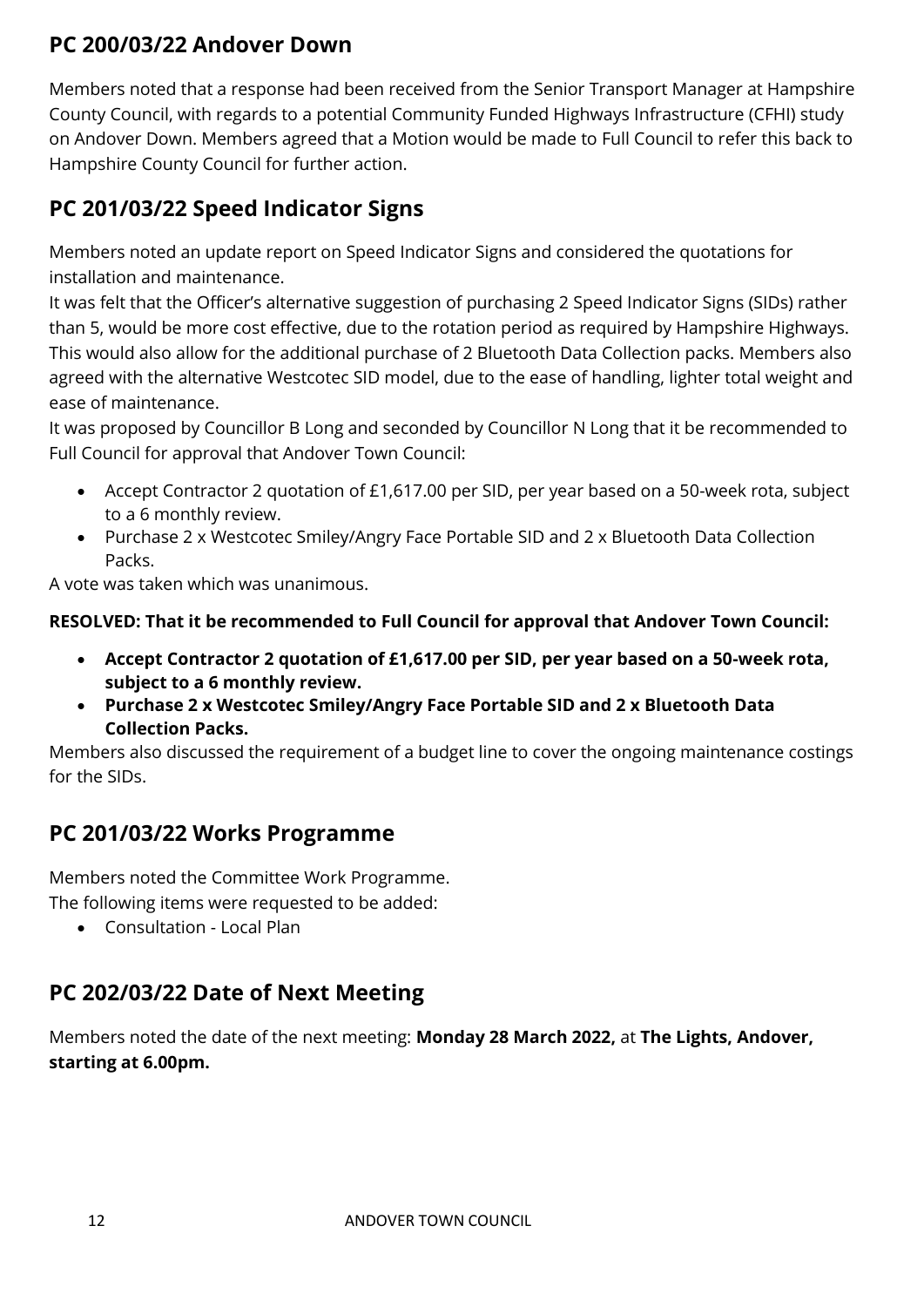**The meeting closed at 6.50pm.**

CHAIRMAN ………………………………………………………… DATE ………………………………..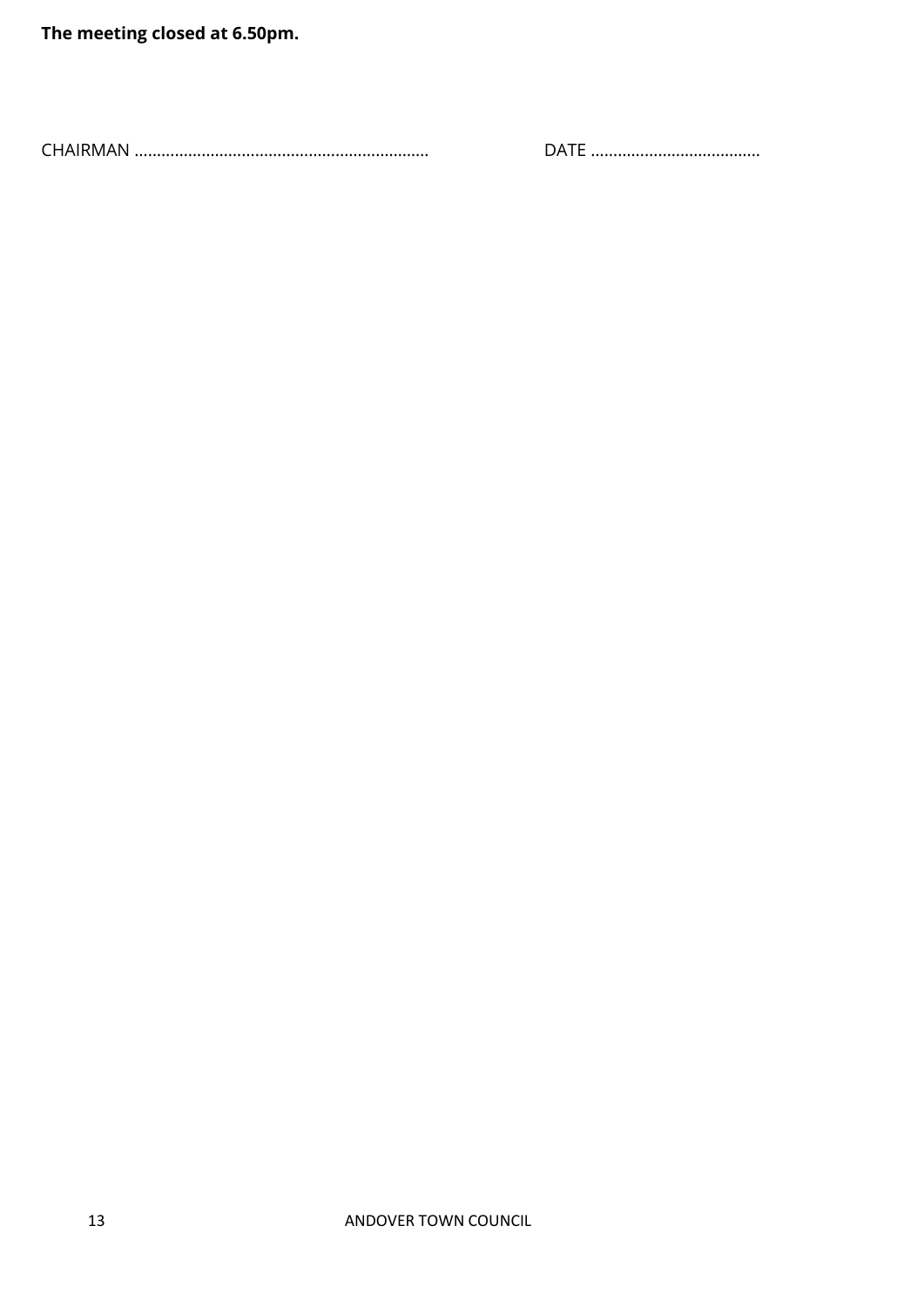## **ANDOVER TOWN COUNCIL – PLANNING COMMITTEE AGENDA**

## **28 March 2022**

## **MEMBERS' INFORMATION LIST**

## **04/03/2022 (List No.9)**

## **NORTHERN AREA PLANNING APPLICATIONS APPROVED/WITHDRAWN**

| PARISH/WARD                                  | APPLIC NO.     | <b>REGISTERED</b> | PROPOSAL AND                                                                                                                                                  | <b>DECISION</b>                                | <b>DECISION</b>           |
|----------------------------------------------|----------------|-------------------|---------------------------------------------------------------------------------------------------------------------------------------------------------------|------------------------------------------------|---------------------------|
| <b>ANDOVER</b><br><b>TOWN</b><br>(DOWNLANDS) | 21/03715/CLPN  | 22.12.2021        | <b>LOCATION</b><br>Application for a<br>lawful<br>development<br>certificate for flat<br>roof dormer -<br>21 Picket Road,<br>Picket Piece,<br><b>SP11 6UX</b> | <b>ISSUE CERTIFICATE</b>                       | <b>DATE</b><br>03.03.2022 |
| <b>ANDOVER</b><br><b>TOWN</b><br>(DOWNLANDS) | 22/00018/FULLN | 05.01.2022        | Single storey<br>rear extension -<br>1 Foal Close,<br>Andover, SP11<br>6XR                                                                                    | PERMISSION subject<br>to conditions &<br>notes | 02.03.2022                |
| <b>ANDOVER</b><br><b>TOWN</b><br>(HARROWAY)  | 21/03636/FULLN | 05.01.2022        | Erection of glass<br>entrance atrium<br>and associated<br>works -<br>Unit 1,<br>Stephenson<br>Close, Portway<br><b>Business Park</b>                          | PERMISSION subject<br>to conditions &<br>notes | 02.03.2022                |
| <b>ANDOVER</b><br><b>TOWN</b><br>(MILLWAY)   | 22/00066/FULLN | 12.01.2022        | Single storey<br>rear extension -<br>4 Durley Close,<br>Andover, SP10<br>3UG                                                                                  | PERMISSION subject<br>to conditions &<br>notes | 28.02.2022                |
| <b>ANDOVER</b><br><b>TOWN (ST</b><br>MARYS)  | 21/03165/ADVN  | 28.10.2021        | Display of 2<br>internally<br>illuminated<br>fascia signs and                                                                                                 | CONSENT subject to<br>conditions and notes     | 04.03.2022                |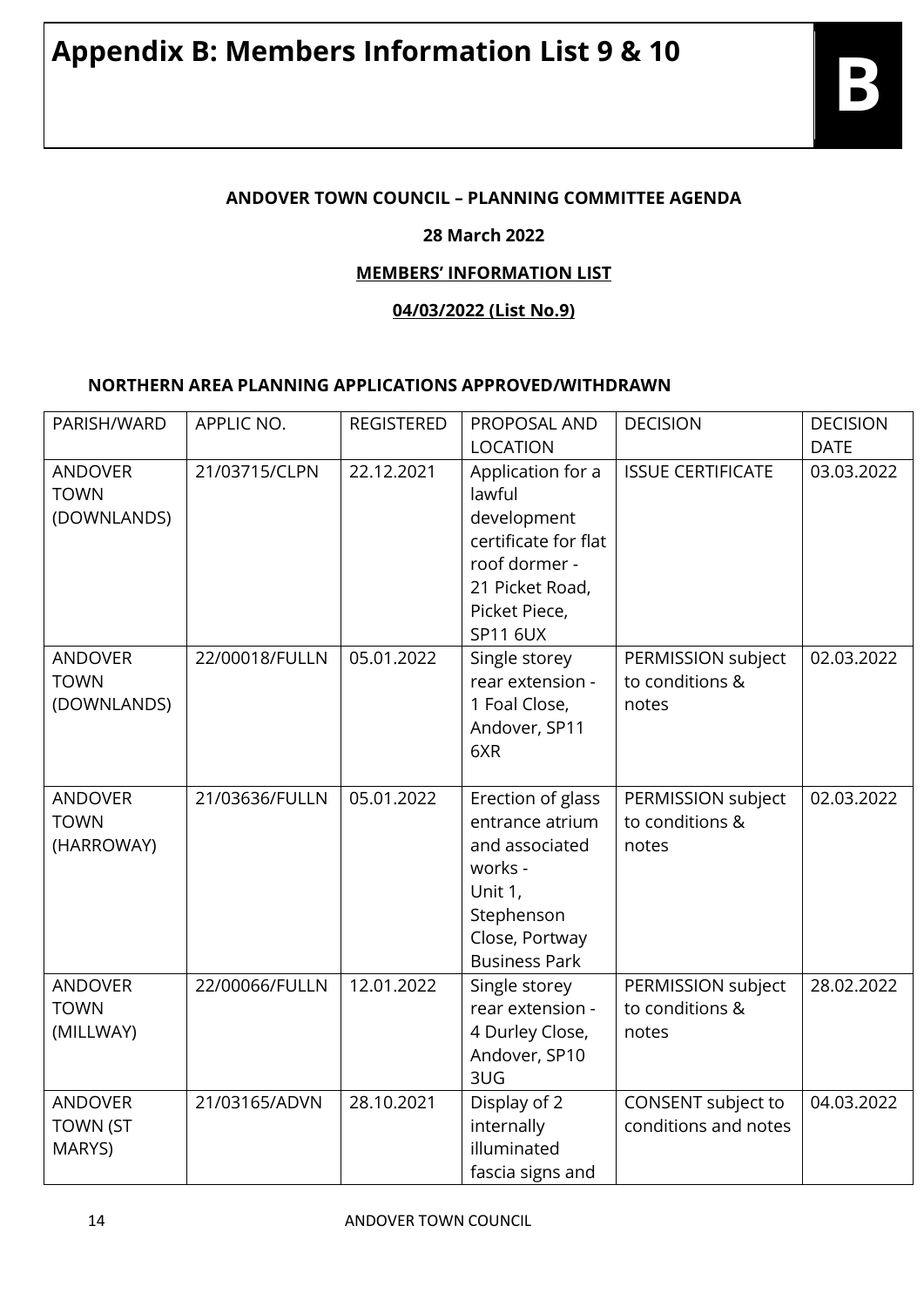|                                           |               |            | 8 external signs<br>(mix of internally<br>illuminated and<br>non-illuminated)<br>Monro's Corner,<br>160 New Street,<br>Andover                                                                        |                                            |            |
|-------------------------------------------|---------------|------------|-------------------------------------------------------------------------------------------------------------------------------------------------------------------------------------------------------|--------------------------------------------|------------|
| <b>ANDOVER</b><br><b>TOWN</b><br>(WINTON) | 22/00091/ADVN | 17.01.2022 | Replacing 3 non-<br>illuminated<br>fascia signs, 1<br>non-illuminated<br>projecting sign<br>and 1 non-<br>illuminated<br>freestanding<br>sign -<br>The Owls Nest,<br>21 Winchester<br>Street, Andover | CONSENT subject to<br>conditions and notes | 02.03.2022 |

## **NORTHERN AREA TREE/HEDGEROW APPLICATIONS APPROVED/WITHDRAWN**

| PARISH/WARD    | APPLIC NO.    | <b>REGISTERED</b> | PROPOSAL AND     | <b>DECISION</b>      | <b>DECISION</b> |
|----------------|---------------|-------------------|------------------|----------------------|-----------------|
|                |               |                   | <b>LOCATION</b>  |                      | <b>DATE</b>     |
| <b>ANDOVER</b> | 21/03716/TPON | 22.12.2021        | (T1) Beech -     | CONSENT subject to   | 28.02.2022      |
| <b>TOWN</b>    |               |                   | Reduce and       | conditions and notes |                 |
| (WINTON)       |               |                   | shape Beech      |                      |                 |
|                |               |                   | tree by 2.5m and |                      |                 |
|                |               |                   | remove any       |                      |                 |
|                |               |                   | major deadwood   |                      |                 |
|                |               |                   |                  |                      |                 |
|                |               |                   | 80 Winchester    |                      |                 |
|                |               |                   | Road, Andover,   |                      |                 |
|                |               |                   | <b>SP10 2ER</b>  |                      |                 |

## **MEMBERS' INFORMATION LIST**

#### **11/03/2022 (List No.10)**

#### **NORTHERN AREA PLANNING APPLICATIONS APPROVED/WITHDRAWN**

| PARISH/WARD    | APPLIC NO.     | <b>REGISTERED</b> | <b>PROPOSAL AND</b> | <b>DECISION</b>       | <b>DECISION</b> |
|----------------|----------------|-------------------|---------------------|-----------------------|-----------------|
|                |                |                   | LOCATION            |                       | <b>DATE</b>     |
|                |                |                   |                     |                       |                 |
| <b>ANDOVER</b> | 22/00082/FULLN | 12.01.2022        | Single storey       | PERMISSION subject    | 11.03.2022      |
| <b>TOWN</b>    |                |                   | side and rear       | to conditions & notes |                 |
| (HARROWAY)     |                |                   | extensions to       |                       |                 |
|                |                |                   | replace existing -  |                       |                 |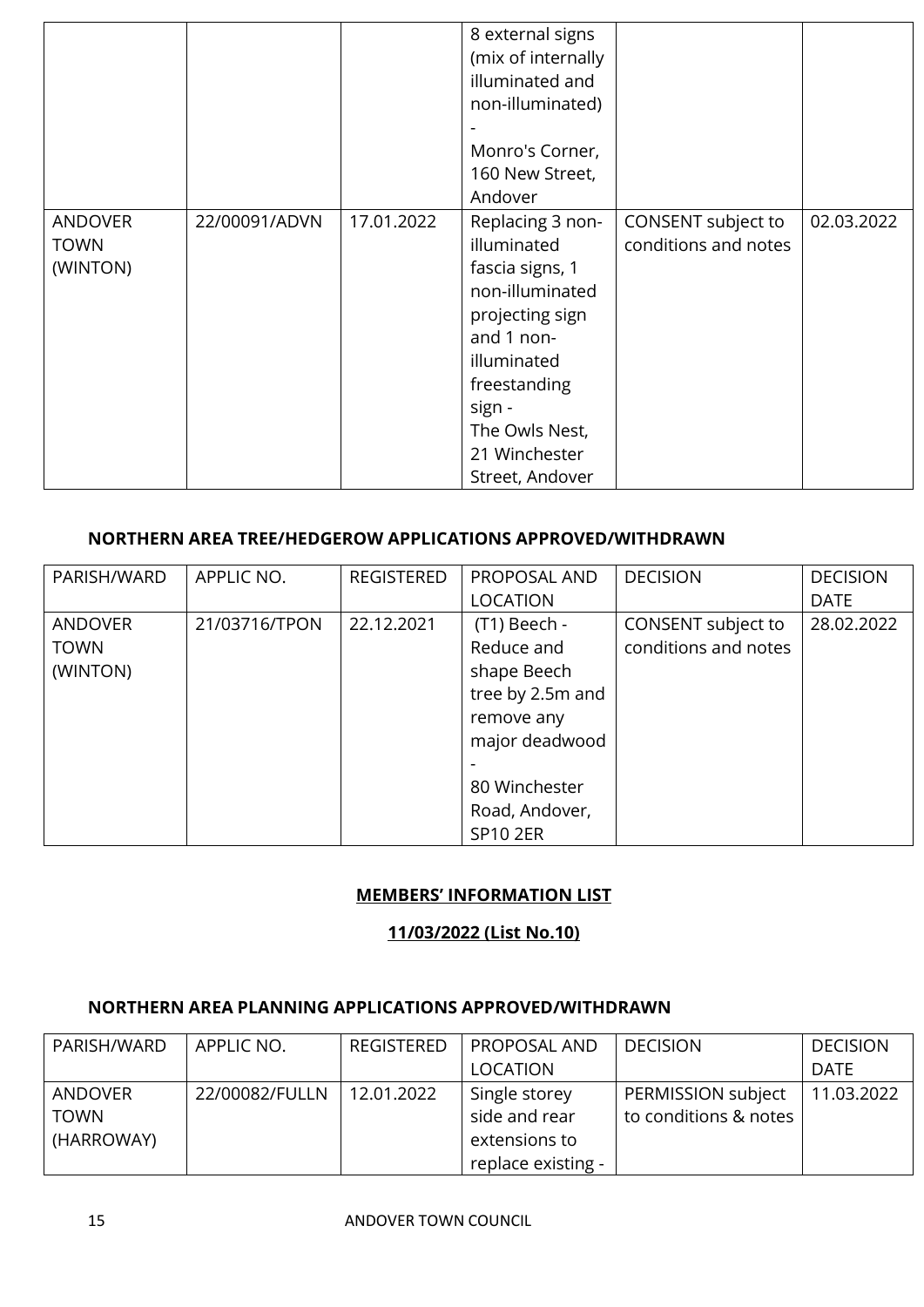|  | 6 Manor Road, |  |
|--|---------------|--|
|  | Andover,      |  |
|  | Hampshire     |  |

#### **NORTHERN AREA PLANNING APPLICATIONS REFUSED**

| <b>PARISH/WARD</b>                          | <b>APPLIC NO.</b> | <b>REGISTERED</b> | <b>PROPOSAL</b><br><b>AND</b><br><b>LOCATION</b>                                                                                                                         | <b>DECISION</b> | <b>DECISION</b><br><b>DATE</b> | <b>REASONS</b> |
|---------------------------------------------|-------------------|-------------------|--------------------------------------------------------------------------------------------------------------------------------------------------------------------------|-----------------|--------------------------------|----------------|
| <b>ANDOVER</b><br><b>TOWN (ST</b><br>MARYS) | 21/03420/ADVN     | 22.11.2021        | Display of 1<br>externally<br>illuminated<br>facia sign and<br>1 internally<br>illuminated<br>hanging sign -<br>The Light of<br>Asia, 86 - 88<br>High Street,<br>Andover | <b>REFUSE</b>   | 09.03.2022                     | SEE BELOW      |

01. The proposed sign by virtue of its design, materials and siting would have an adverse impact on the character and appearance of the listed building and conservation area. The proposal would harm the public amenity of the local area and would have a negative impact on the appearance of the built and natural environment with regard to paragraph 136 of the NPPF.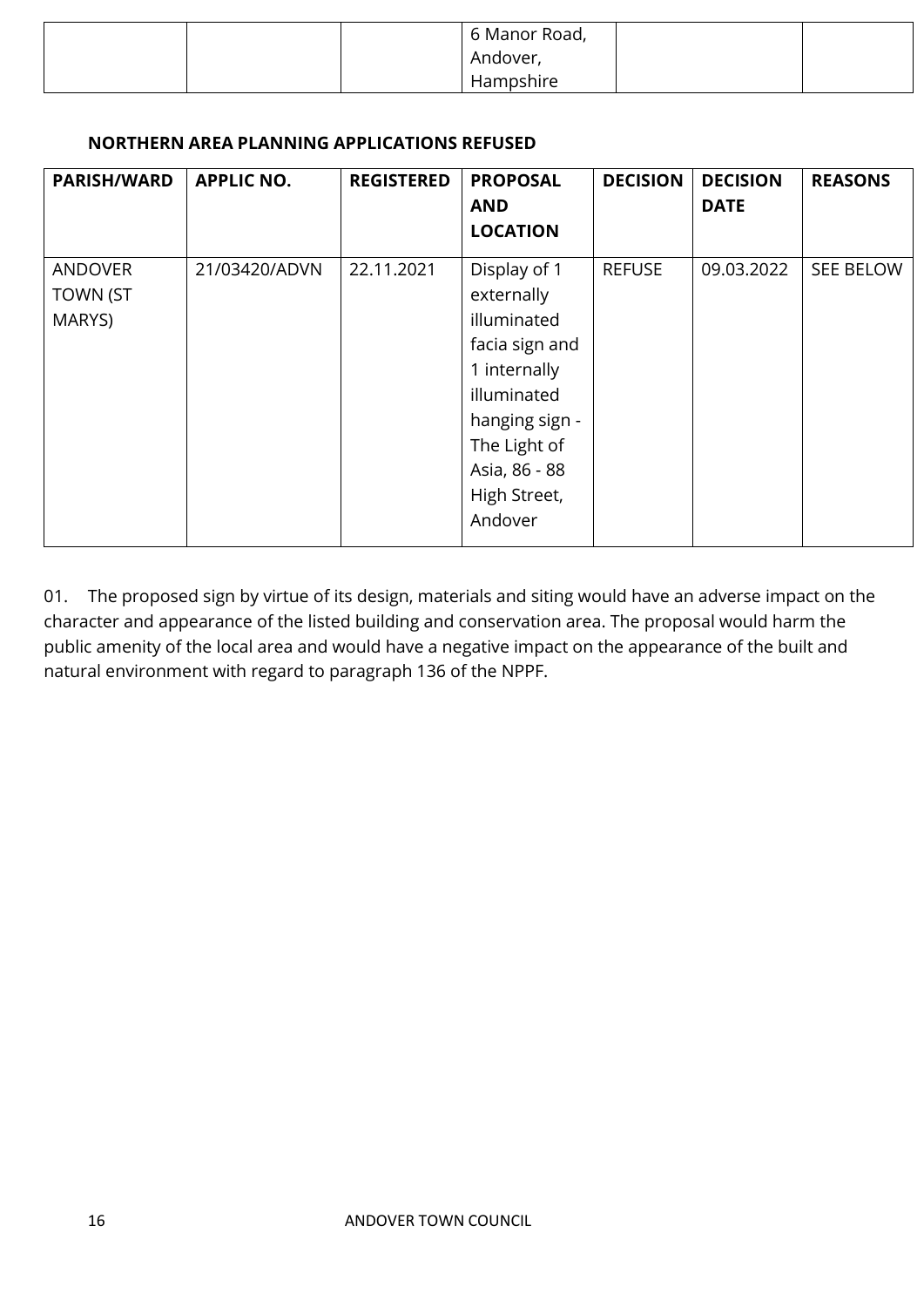Dear Sir or Madam

# **Local Plan 2040 Regulation 18 Stage 1 Public Consultation**

The Council is preparing the next Local Plan for the Borough and is now seeking comments on its first formal draft of strategic policies and proposals.

Following two rounds of public consultation undertaken in 2018 and 2020, and building on what our evidence is telling us, this consultation document sets out draft strategic planning priorities for Test Valley supported by a number of strategic policies.

This formal draft is what is known as Regulation 18, in which we are undertaking in two stages. This is the first stage (Stage 1) focussing on strategic matters. Public consultation on the second stage (Stage 2) will take place at the end of this year and will include all draft proposals, such as site allocations and detailed development management policies.

The draft Local Plan 2040 will take a number of years to prepare and following this consultation there will be more opportunities for you to have your say. All comments that we receive will be considered in preparing the Local Plan.

## **Consultation Process**

The Local Plan 2040 Regulation 18 Stage 1 will be out to public consultation for an 8 period running from **11 February 2022 to noon on 8 April 2022**. We have chosen to make the document available for public consultation for 8 weeks to provide greater time for representations to be made.

The documents are available on our website at [www.testvalley.gov.uk/localplan2040.](https://protect-eu.mimecast.com/s/u1Y8CEZQYsW0Ziw_Z9A?domain=testvalley.gov.uk) Paper copies of the draft Local Plan and supporting documents will be available to view at the Council's Offices<sup>[\[1\]](https://outlook.office.com/mail/inbox/id/AAMkADk4OTBkMWE0LTA3YzQtNGM2MC1iZjI3LWY3NTA2YjQ1ZDcwYwBGAAAAAADCarLxpdNDS4uwzDCjeATVBwAllxgQ5xZKT6taazcY019aAAAAAAEMAAAllxgQ5xZKT6taazcY019aAAC5khImAAA%3D#x__ftn1)</sup> between the hours of 9am and 5pm on Monday to Thursday and 9am and 4.30pm on Fridays. Paper copies will also be available to view at public libraries during their respective opening hours at Andover, Romsey, North Baddesley, Lordshill and Chandlers Ford. If you are unable to access the consultation documents, please contact us to discuss alternative arrangements.

## **How to Comment**

Comments on the draft Local Plan should either be:

- Submitted using the consultation survey available on the council's website at [www.testvalley.gov.uk/localplan2040](https://protect-eu.mimecast.com/s/u1Y8CEZQYsW0Ziw_Z9A?domain=testvalley.gov.uk)
- Sent in by filling in the comments form available on the council's website at [www.testvalley.gov.uk/localplan2040](https://protect-eu.mimecast.com/s/u1Y8CEZQYsW0Ziw_Z9A?domain=testvalley.gov.uk)
- Sent in writing to Planning Policy and Economic Development, Test Valley Borough Council, Beech Hurst, Weyhill Road, Andover, Hampshire, SP10 3AJ
- **Emailed to [planningpolicy@testvalley.gov.uk](mailto:planningpolicy@testvalley.gov.uk)**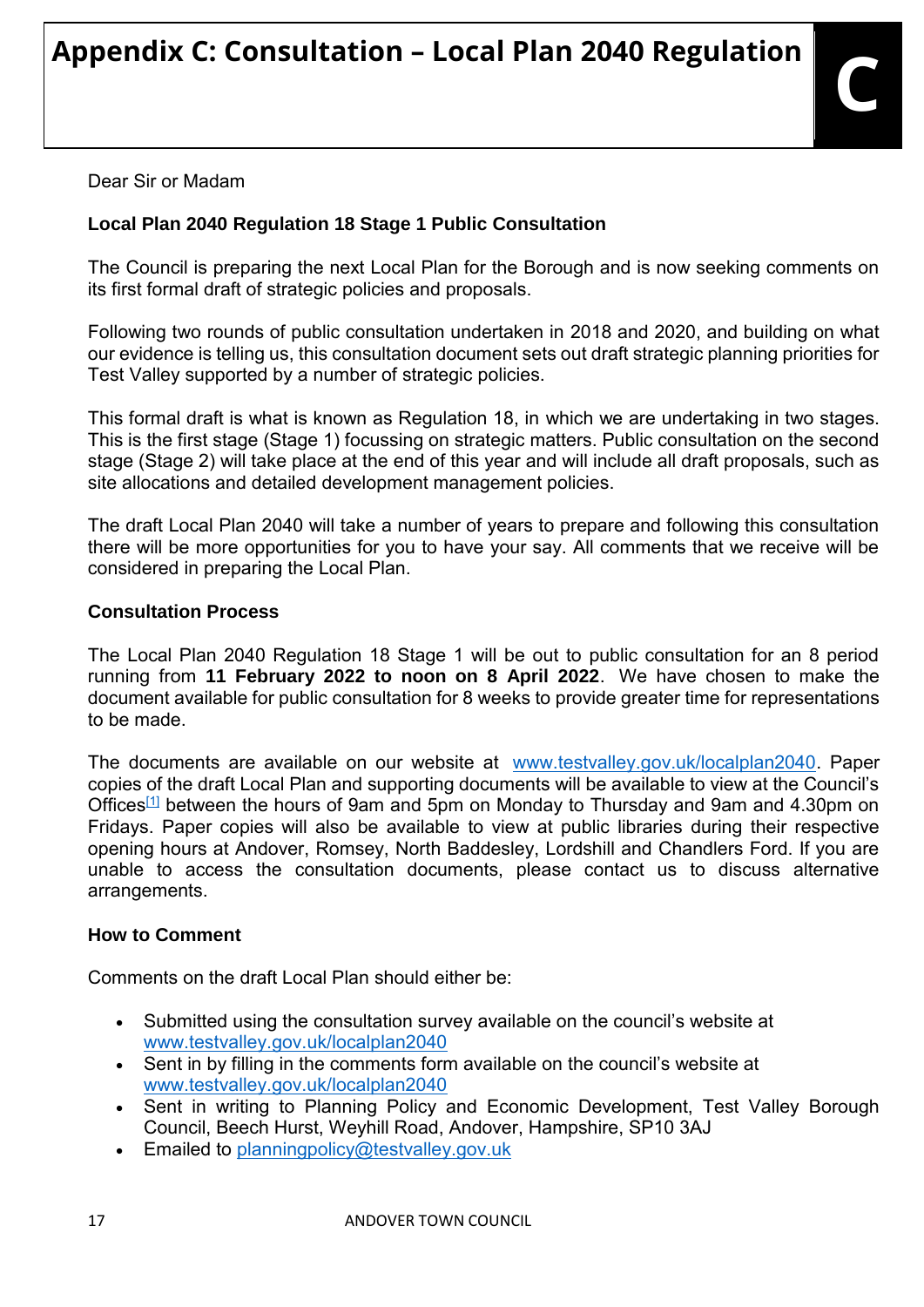Please provide your name and either a postal or email address. If you are responding on behalf of someone else, please also provide the name of the individual/organisation. Please note that emails are subject to a maximum 30Mb size limit, above which they will not be received.

Only those representations that are made in writing and arrive (in either hard copy or electronically) within the 8 week period starting **11 February 2022 and ending at noon on Friday 8 April 2022** will have the right to have their representations considered. If you respond to this consultation, we will keep you informed of future consultation stages unless you advise us that you want to opt out of such communication.

For further information on the Local Plan public consultation, please do contact the Planning Policy and Economic Development Service on 01264 368000 or via email at [planningpolicy@testvalley.gov.uk.](mailto:planningpolicy@testvalley.gov.uk)

Yours faithfully

Graham Smith,

Head of Planning Policy and Economic Development

#### **Planning Policy Team**

01264 368000

[planningpolicy@testvalley.gov.uk](mailto:planningpolicy@testvalley.gov.uk)

Test Valley Borough Council

Beech Hurst

Weyhill Road

Andover

SP10 3AJ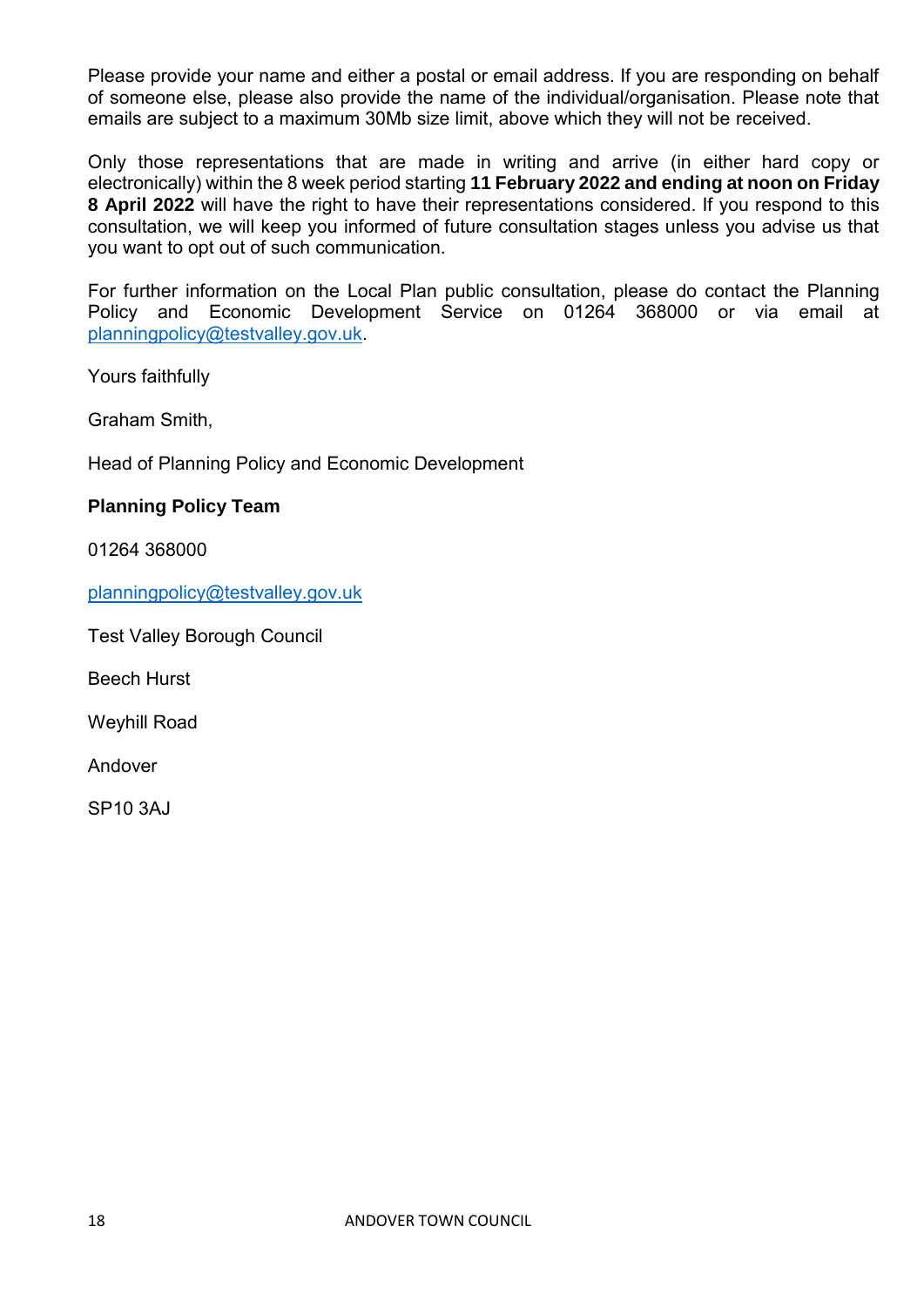# **Appendix D: Consultation - Churchill Retirement Living D**

## James Mallinson <J.Mallinson@devcomms.co.uk>

#### Dear Micha

I am contacting the Town Council on behalf of Churchill Retirement Living and in relation to emerging proposals to positively redevelop the soon to be vacant, Alan Child House, Borden Gates in Andover. I would be grateful if this email could be forwarded onto members of the Town Council. As I mentioned yesterday, we would be very happy to meet with members of the Town Council, virtually or in person, if that would be helpful.

The proposed site is located to the south of the centre of Andover and currently occupied by a three and four storey office building of brick construction, Alan Child House. The site is presently occupied by Simplyhealth, who have made the decision to consolidate their three Andover offices into one location, therefore leaving Alan Child House surplus to requirements.

Churchill Retirement Living's proposal is therefore for the demolition of Alan Child House, which presently makes a negative contribution to the character and appearance of the area. The site's redevelopment would provide a modern and attractive building providing circa. 65 one, two and three bed retirement living apartments with associated communal facilities, parking and communal gardens.

The vision is to deliver a development that embraces sustainable design, enhances the setting of the area and maintains the local vernacular, whilst meeting the needs of our customer's and the local need for retirement apartments. Furthermore, the development will make a significant contribution locally in terms of social, economic and environmental benefits.

The location of new retirement living apartments in a town centre site will result in a significant uplift in expenditure locally. Recent research, published by Homes for Later Living, has shown that retirement communities close to shops and services on average generate £550,000 of local spending per year, £347,000 of which is spent on the local high street, directly contributing to keeping shops open, creating new jobs and enabling high streets to thrive.

We will shortly be issuing a letter invite to residents close to the site to provide feedback via a dedicated online public consultation website which will be available from Tuesday 1 March – Thursday 10 March 2022 at [http://www.consultwithyou.co.uk/churchill/andover](https://protect-eu.mimecast.com/s/4Y0xC5l0Bh0zQUzF62o?domain=consultwithyou.co.uk) (which will go live from Tuesday live).

The project website will provide the opportunity for residents to provide feedback online and also includes detail of our project office, including freephone and email details where residents can also provide comments. An advert will also be placed in next week's edition of the Andover Advertiser.

I hope this brief overview and introduction is helpful. We would be happy to discuss the proposals further, or meet, if that would be helpful. I would be grateful if you could contact me by return email, or by telephone on my mobile on 07584 680 787.

Kind Regards,

James Mallinson

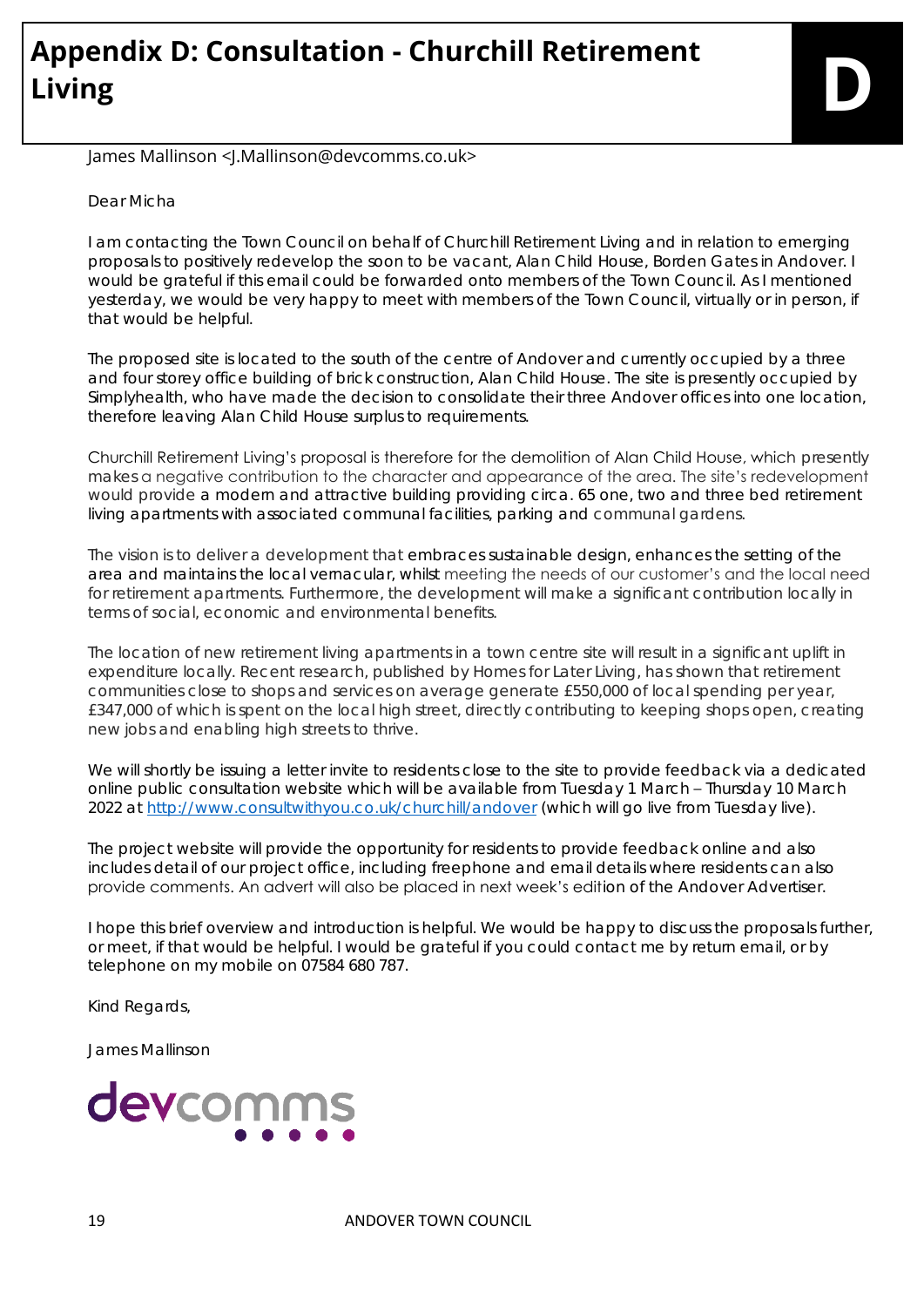# **Appendix E: Consultation - Markway School**

*Economy, Tran sport an d En vironment* 

|                             |                                     | Department<br>Elizabeth II Court West, The Castle                        |                                        |
|-----------------------------|-------------------------------------|--------------------------------------------------------------------------|----------------------------------------|
|                             |                                     |                                                                          |                                        |
|                             |                                     |                                                                          | Winchester, Hampshire SO23 8UD         |
|                             | <b>Wendy Coulter</b>                |                                                                          |                                        |
|                             | <b>Clerk - Andover Town Council</b> |                                                                          | Tel: 0300 555 1375 (General Enquiries) |
|                             | <b>First Floor Offices</b>          |                                                                          | 0300 555 1388 (Roads and               |
|                             | 66C High Street                     | Transport)                                                               |                                        |
|                             | Andover                             | 0300 555 1389 (Recycling Waste &<br>Planning)<br>Textphone 0845 603 5625 |                                        |
|                             | Hampshire                           |                                                                          |                                        |
|                             | <b>SP10 1NG</b>                     | Fax 01962 847055                                                         |                                        |
|                             |                                     | www.hants.gov.uk                                                         |                                        |
| Enquiries to<br>Direct Line | Georg Urban<br>0370 779 2331        | Мy<br>reference<br>Your<br>reference                                     | HCC/2022/0157<br>TVE048                |
| Date                        | 22 March 2022                       | Email                                                                    | planning@hants.gov<br><u>.uk</u>       |
|                             |                                     |                                                                          |                                        |

Dear Sir/Madam

#### **Construction of a single storey two classroom extension to the main building with external works to accommodate the new extension, and external improvement works to the main entrance area at Mark Way School, Batchelors Barn Road, Andover SP10 1HR**

The Council has received the above planning application, details of which can be viewed on the Strategic Planning website at:

[https://planning.hants.gov.uk/Planning/Display/HCC/2022/0157](https://protect-eu.mimecast.com/s/teEdCovJ3TX0nuVzW7E?domain=planning.hants.gov.uk)

The Council is seeking your views on the application. In accordance with the Local Government (Access to Information) Act 1985 any comments will be made available to the public.

Please note that this is an application where the County Council will be making the decision. Therefore whilst the application will be registered by the District Council, you will need to send any comments to us in order for your views to be taken into account.

It is important that I have your reply by 19 April 2022. If I do not hear from you by that date I will assume that you have no comments to make.

Should you have any further queries please do not hesitate to contact the case officer on details provided.

Yours faithfully Georg Urban Principal Development Management Officer

20 ANDOVER TOWN COUNCIL